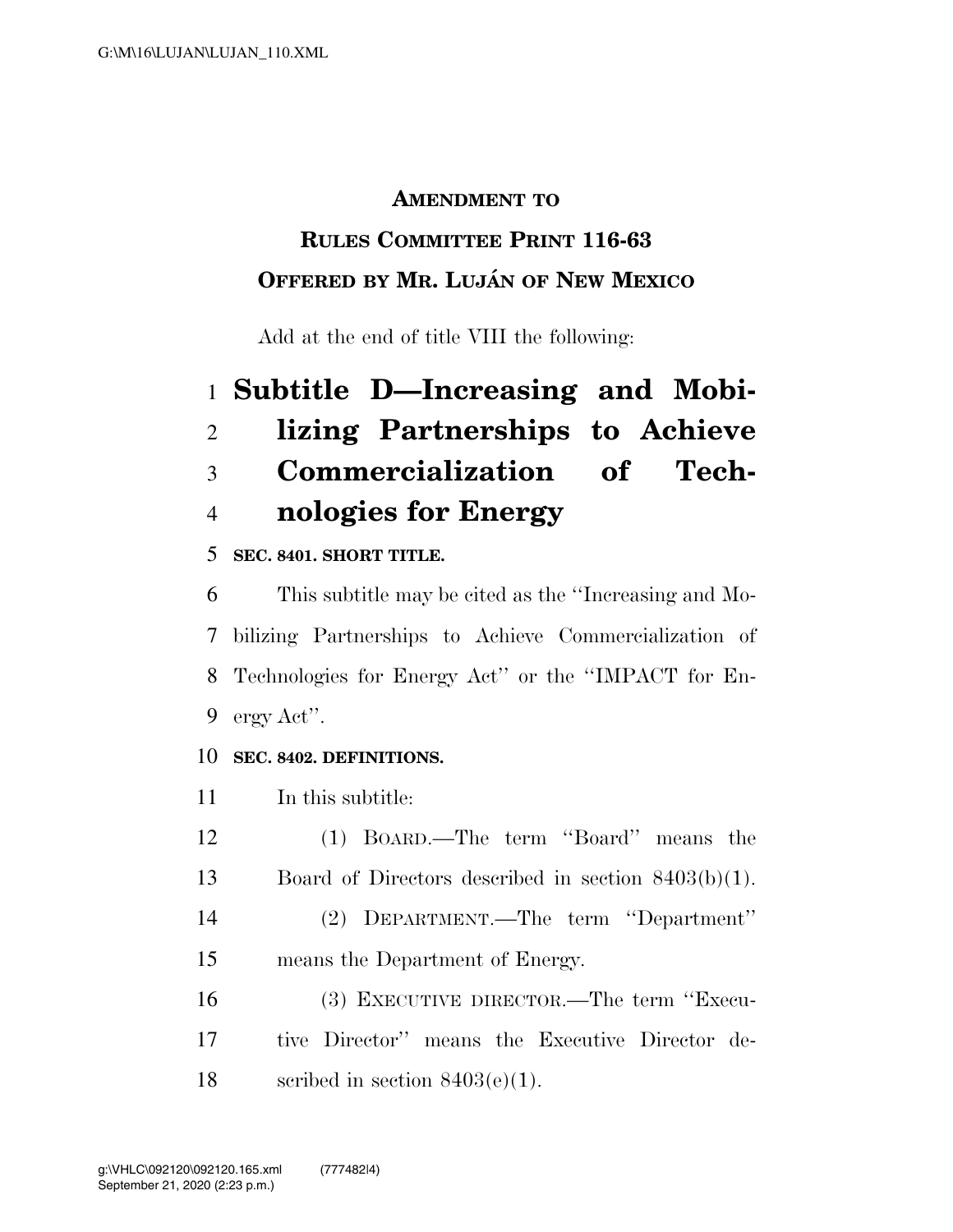| $\mathbf{1}$   | (4) FOUNDATION.—The term "Foundation"                |
|----------------|------------------------------------------------------|
| $\overline{2}$ | means the Energy Technology Commercialization        |
| 3              | Foundation established under section $8403(a)$ .     |
| $\overline{4}$ | (5) NATIONAL LABORATORY.—The term "Na-               |
| 5              | tional Laboratory" has the meaning given the term    |
| 6              | in section 2 of the Energy Policy Act of 2005 (42)   |
| 7              | U.S.C. 15801).                                       |
| 8              | (6) SECRETARY.—The term "Secretary" means            |
| 9              | the Secretary of Energy.                             |
| 10             | SEC. 8403. ENERGY TECHNOLOGY COMMERCIALIZATION       |
| 11             | FOUNDATION.                                          |
| 12             | (a) ESTABLISHMENT.—                                  |
|                |                                                      |
| 13             | (1) IN GENERAL.—Not later than 180 days              |
| 14             | after the date of enactment of this Act, the Sec-    |
| 15             | retary shall establish a nonprofit corporation to be |
| 16             | known as the "Energy Technology Commercializa-       |
| 17             | tion Foundation".                                    |
| 18             | (2) MISSION.—The mission of the Foundation           |
| 19             | shall be—                                            |
| 20             | $(A)$ to support the mission of the Depart-          |
| 21             | ment; and                                            |
| 22             | (B) to advance collaboration with energy             |
| 23             | researchers, institutions of higher education, in-   |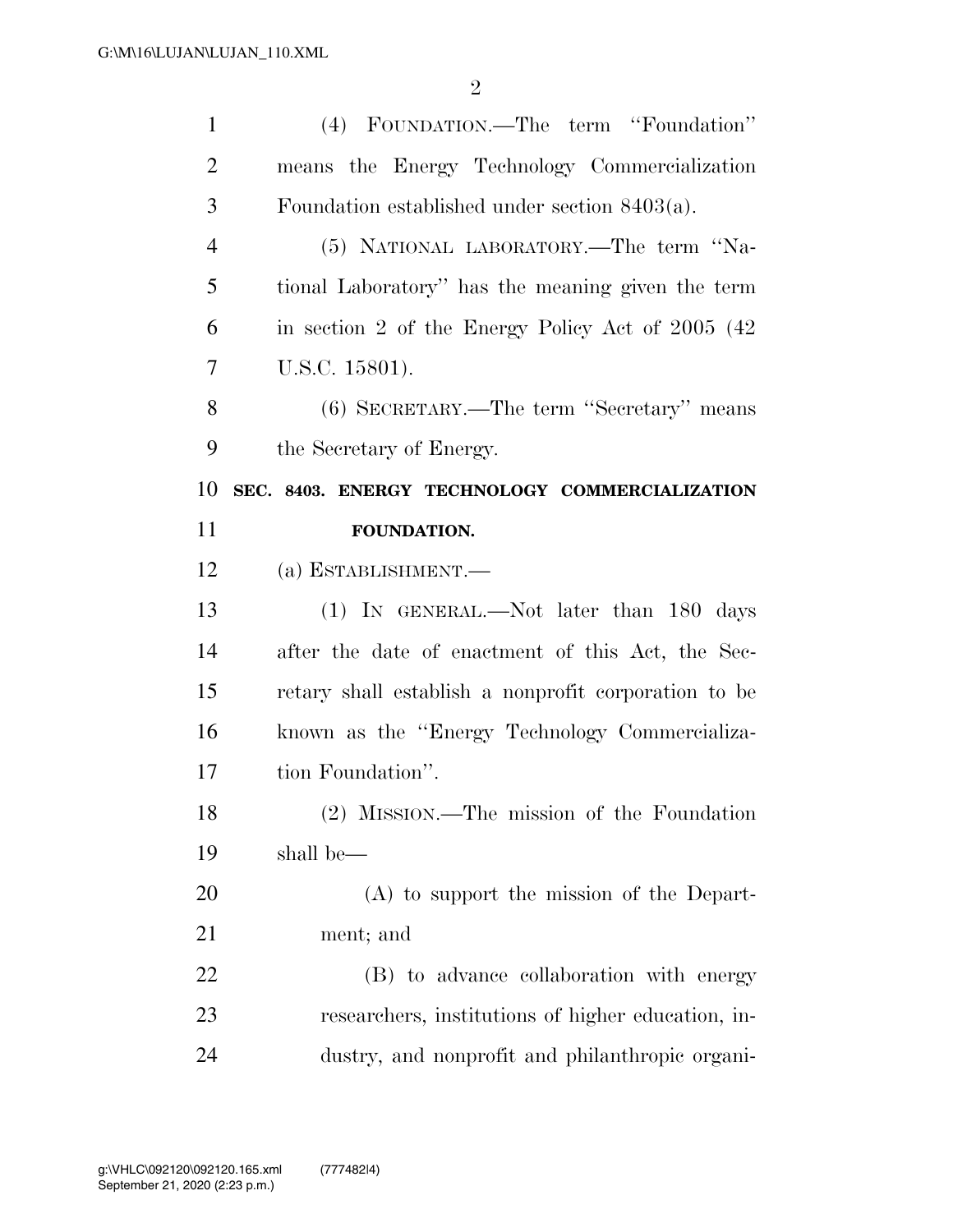| $\mathbf{1}$   | zations to accelerate the commercialization of           |
|----------------|----------------------------------------------------------|
| 2              | energy technologies.                                     |
| 3              | (3) LIMITATION.—The Foundation shall not be              |
| $\overline{4}$ | an agency or instrumentality of the Federal Govern-      |
| 5              | ment.                                                    |
| 6              | (4) TAX-EXEMPT STATUS.—The Board shall                   |
| $\overline{7}$ | take all necessary and appropriate steps to ensure       |
| 8              | that the Foundation receives a determination from        |
| 9              | the Internal Revenue Service that it is an organiza-     |
| 10             | tion that is described in section $501(c)$ of the Inter- |
| 11             | nal Revenue Code of 1986, and exempt from tax-           |

ation under section 501(a) of such Code.

 (5) COLLABORATION WITH EXISTING ORGANI- ZATIONS.—The Secretary may collaborate with 1 or more organizations to establish the Foundation and carry out the activities of the Foundation.

(b) BOARD OF DIRECTORS.—

 (1) ESTABLISHMENT.—The Foundation shall be governed by a Board of Directors.

(2) COMPOSITION.—

 (A) IN GENERAL.—The Board shall be composed of the members described in subpara-graph (B).

(B) BOARD MEMBERS.—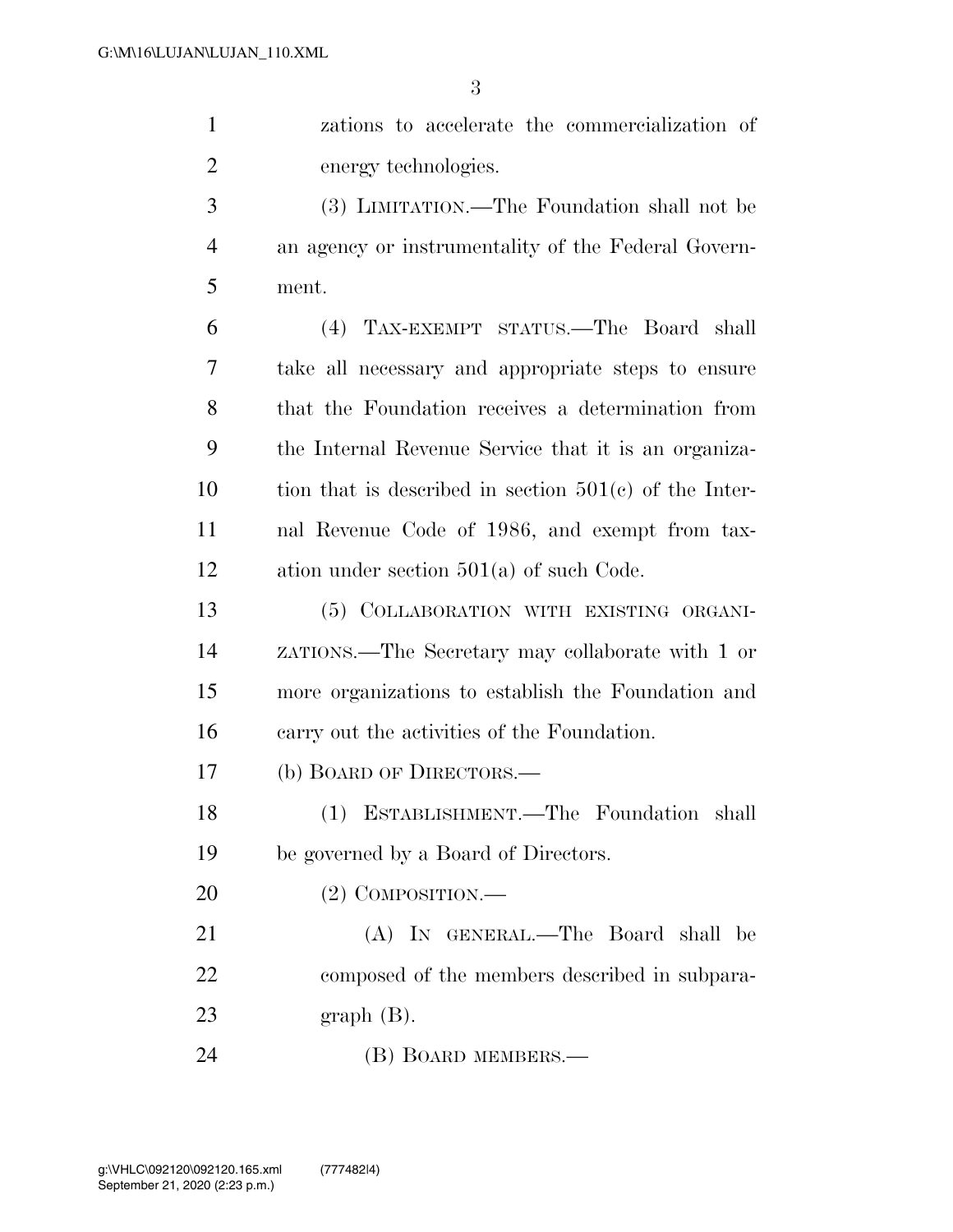| $\mathbf{1}$   | (i) INITIAL MEMBERS.—The Secretary         |
|----------------|--------------------------------------------|
| $\overline{2}$ | shall—                                     |
| 3              | (I) enter into a contract with the         |
| $\overline{4}$ | National Academies of Sciences, Engi-      |
| 5              | neering, and Medicine to develop a list    |
| 6              | of individuals to serve as members of      |
| 7              | the Board who are well-qualified and       |
| 8              | will meet the requirements of clauses      |
| 9              | $(ii)$ and $(iii)$ ; and                   |
| 10             | (II) appoint the initial members           |
| 11             | of the Board, in consultation with the     |
| 12             | National Academies of Sciences, Engi-      |
| 13             | neering, and Medicine, with the re-        |
| 14             | quirements of clauses (ii) and (iii).      |
| 15             | (ii) REPRESENTATION.—The members           |
| 16             | of the Board shall reflect a broad cross-  |
| 17             | section of stakeholders from academia, in- |
| 18             | dustry, nonprofit organizations, State or  |
| 19             | local governments, the investment commu-   |
| 20             | nity, the philanthropic community, and     |
| 21             | management and operating contractors of    |
| 22             | the National Laboratories.                 |
| 23             | (iii)<br>EXPERIENCE.—The Secretary         |
| 24             | shall ensure that a majority of the mem-   |
| 25             | bers of the Board—                         |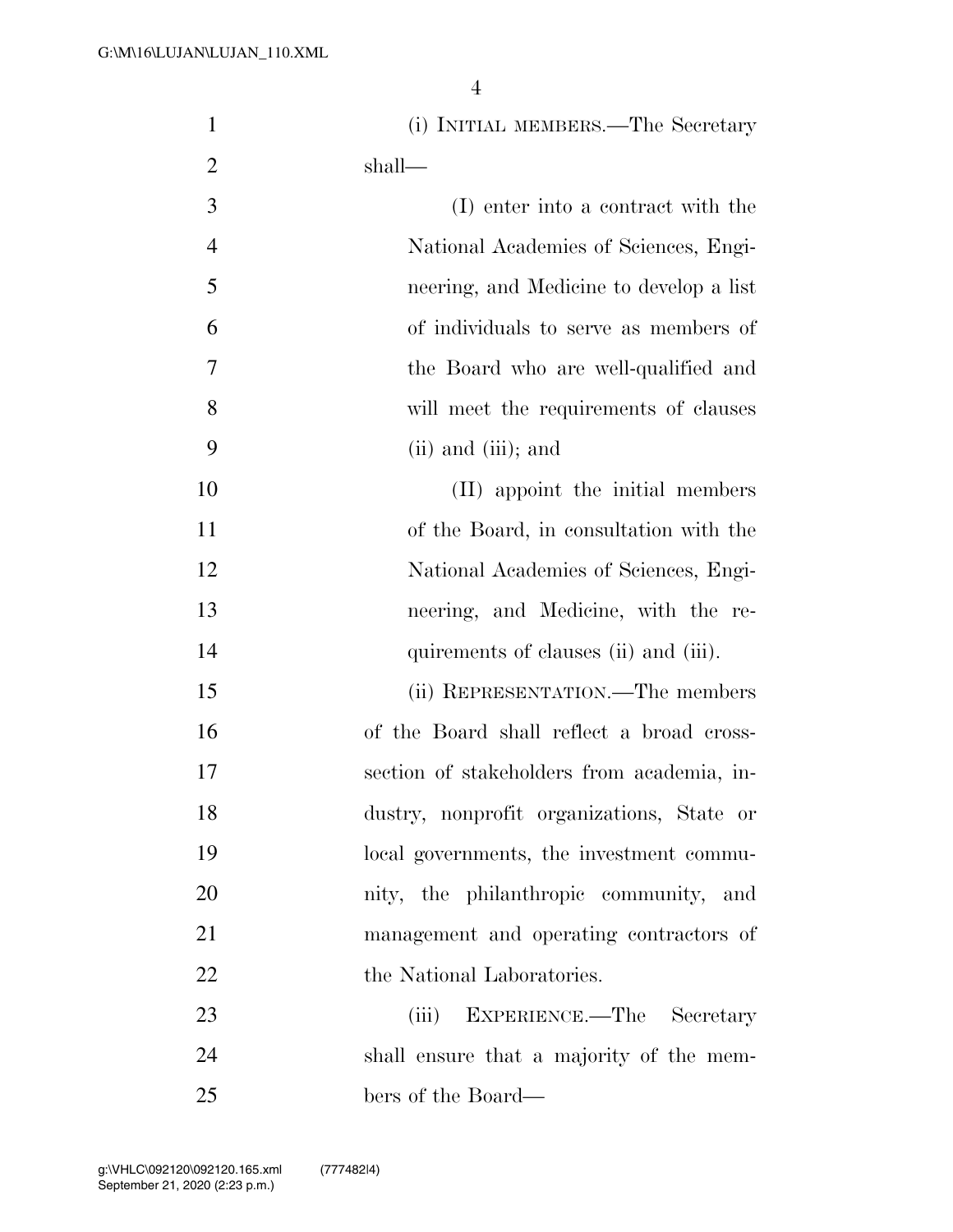| $\mathbf{1}$   | $(I)(aa)$ has experience in the en-            |
|----------------|------------------------------------------------|
| $\overline{2}$ | ergy sector;                                   |
| 3              | (bb) has research experience in                |
| $\overline{4}$ | the energy field; or                           |
| 5              | (cc) has experience in technology              |
| 6              | commercialization or foundation oper-          |
| 7              | ations; and                                    |
| 8              | (II) to the extent practicable,                |
| 9              | represents diverse regions and energy          |
| 10             | sectors.                                       |
| 11             | $(3)$ CHAIR AND VICE CHAIR.—                   |
| 12             | (A) IN GENERAL.—The Board shall des-           |
| 13             | ignate from among the members of the           |
| 14             | Board—                                         |
| 15             | (i) an individual to serve as Chair of         |
| 16             | the Board; and                                 |
| 17             | an individual to serve as Vice<br>(ii)         |
| 18             | Chair of the Board.                            |
| 19             | (B) TERMS.—The term of service of the          |
| 20             | Chair and Vice Chair of the Board shall end on |
| 21             | the earlier of-                                |
| 22             | (i) the date that is 3 years after the         |
| 23             | date on which the Chair or Vice Chair of       |
| 24             | the Board, as applicable, is designated for    |
| 25             | the position; and                              |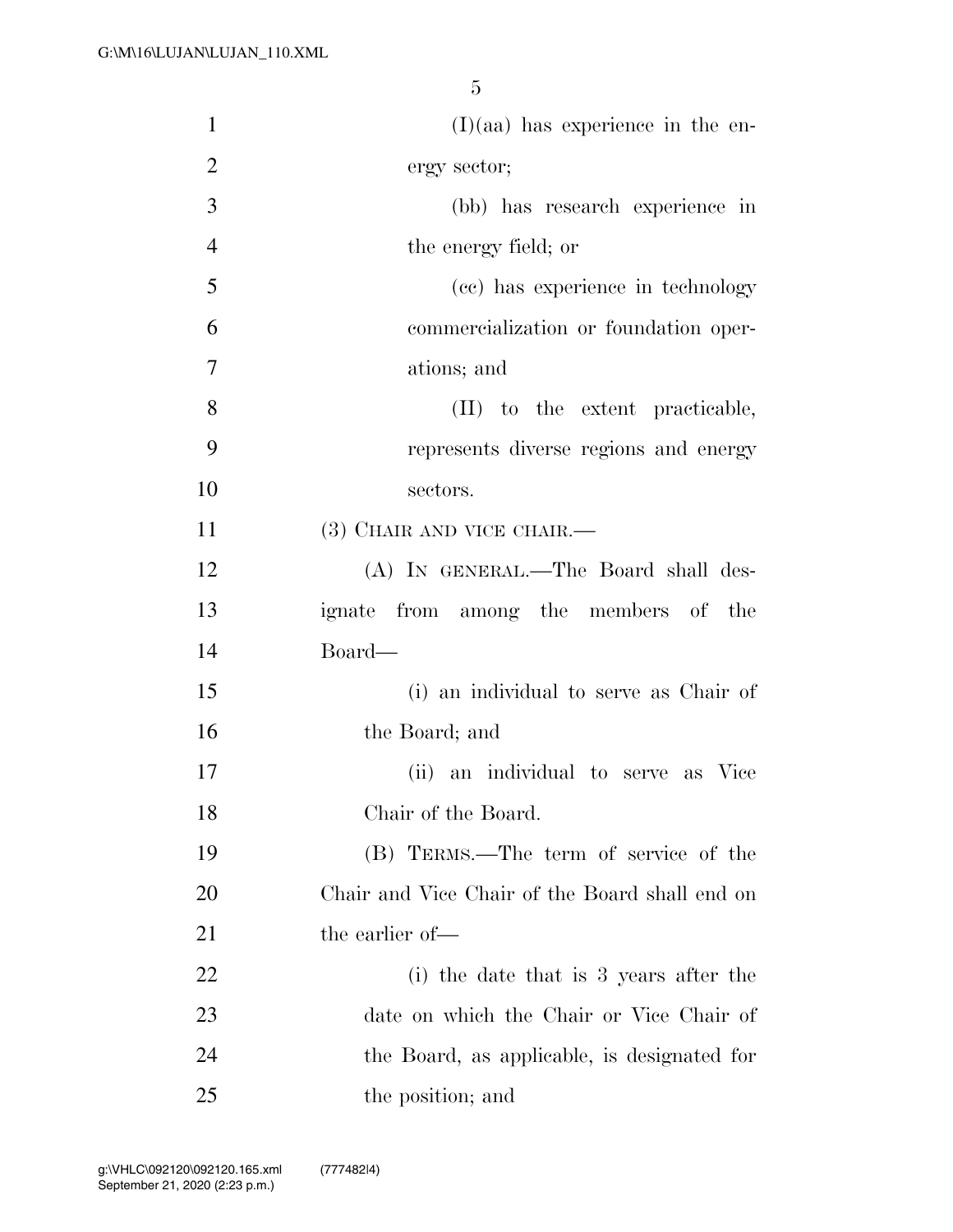| $\mathbf{1}$   | (ii) the last day of the term of service    |
|----------------|---------------------------------------------|
| $\overline{2}$ | of the member, as determined under para-    |
| 3              | graph $(4)(A)$ , who is designated to be    |
| $\overline{4}$ | Chair or Vice Chair of the Board, as appli- |
| 5              | cable.                                      |
| 6              | (C) REPRESENTATION.—The Chair<br>and        |
| 7              | Vice Chair of the Board—                    |
| 8              | (i) shall not be representatives of the     |
| 9              | same area or entity, as applicable, under   |
| 10             | paragraph $(2)(B)(ii)$ ; and                |
| 11             | (ii) shall not be representatives of any    |
| 12             | area or entity, as applicable, represented  |
| 13             | by the immediately preceding Chair and      |
| 14             | Vice Chair of the Board.                    |
| 15             | (4) TERMS AND VACANCIES.—                   |
| 16             | $(A)$ TERMS.—                               |
| 17             | (i) IN GENERAL.—Except as provided          |
| 18             | in clause (ii), the term of service of each |
| 19             | member of the Board shall be 5 years.       |
| 20             | (ii) INITIAL MEMBERS.—Of the initial        |
| 21             | members of the Board appointed under        |
| 22             | paragraph $(2)(B)(i)$ , half of the members |
| 23             | shall serve for 4 years and half of the     |
| 24             | members shall serve for 5 years, as deter-  |
| 25             | mined by the Chair of the Board.            |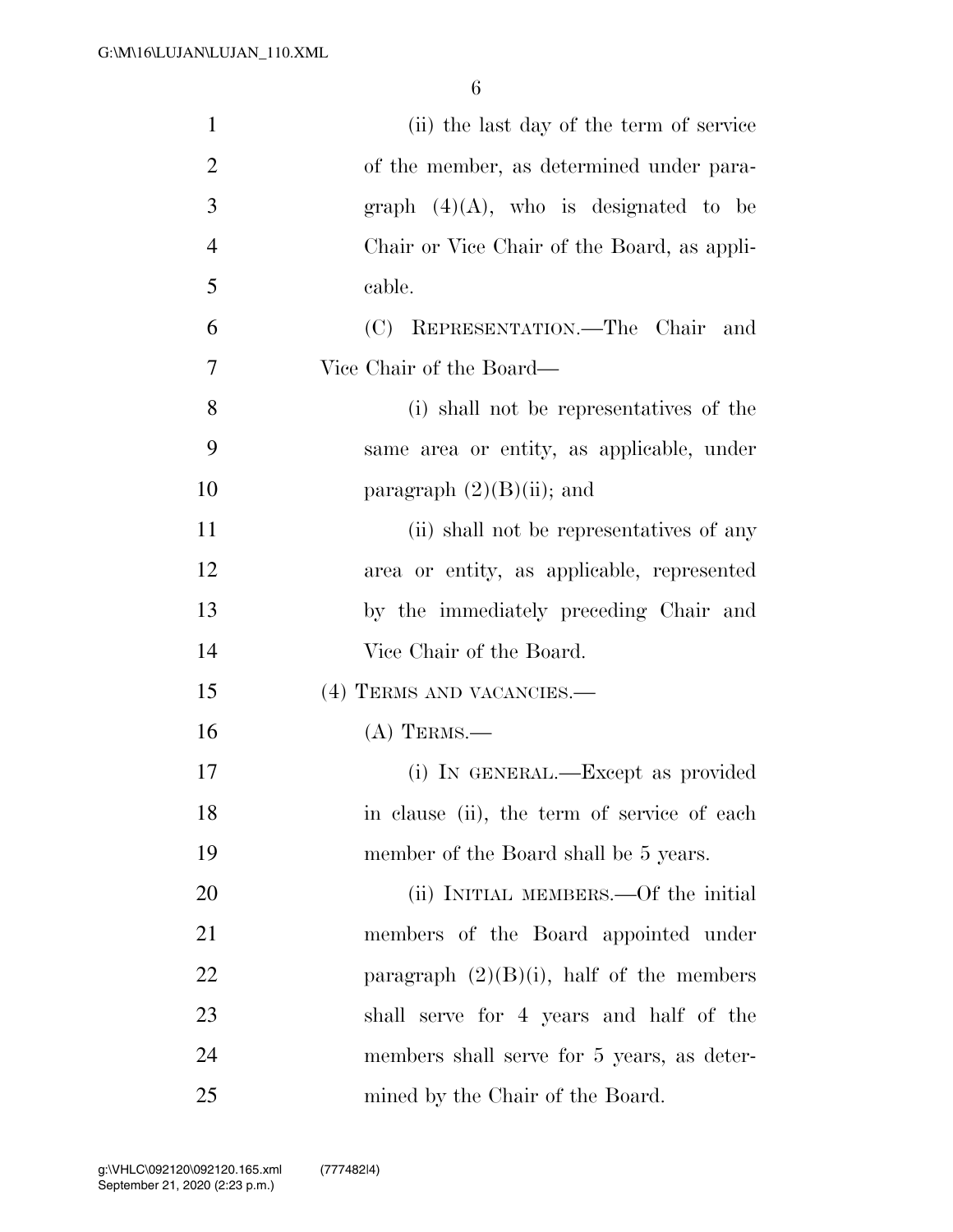| $\mathbf{1}$   | (B) VACANCIES.—Any vacancy in the               |
|----------------|-------------------------------------------------|
| $\overline{2}$ | membership of the Board—                        |
| 3              | (i) shall be filled in accordance with          |
| $\overline{4}$ | the bylaws of the Foundation by an indi-        |
| 5              | vidual capable of representing the same         |
| 6              | or entity, as applicable, as rep-<br>area       |
| $\tau$         | resented by the vacating board member           |
| 8              | under paragraph $(2)(B)(ii)$ ;                  |
| 9              | (ii) shall not affect the power of the          |
| 10             | remaining members to execute the duties         |
| 11             | of the Board; and                               |
| 12             | (iii) shall be filled by an individual se-      |
| 13             | lected by the Board.                            |
| 14             | $(5)$ MEETINGS; QUORUM.—                        |
| 15             | $(A)$ INITIAL MEETING.—Not later than 60        |
| 16             | days after the Board is established, the Sec-   |
| 17             | retary shall convene a meeting of the members   |
| 18             | of the Board to incorporate the Foundation.     |
| 19             | (B) QUORUM.—A majority of the members           |
| <b>20</b>      | of the Board shall constitute a quorum for pur- |
| 21             | poses of conducting the business of the Board.  |
| 22             | $(6)$ DUTIES.—The Board shall—                  |
| 23             | (A) establish bylaws for the Foundation in      |
| 24             | accordance with paragraph $(7)$ ;               |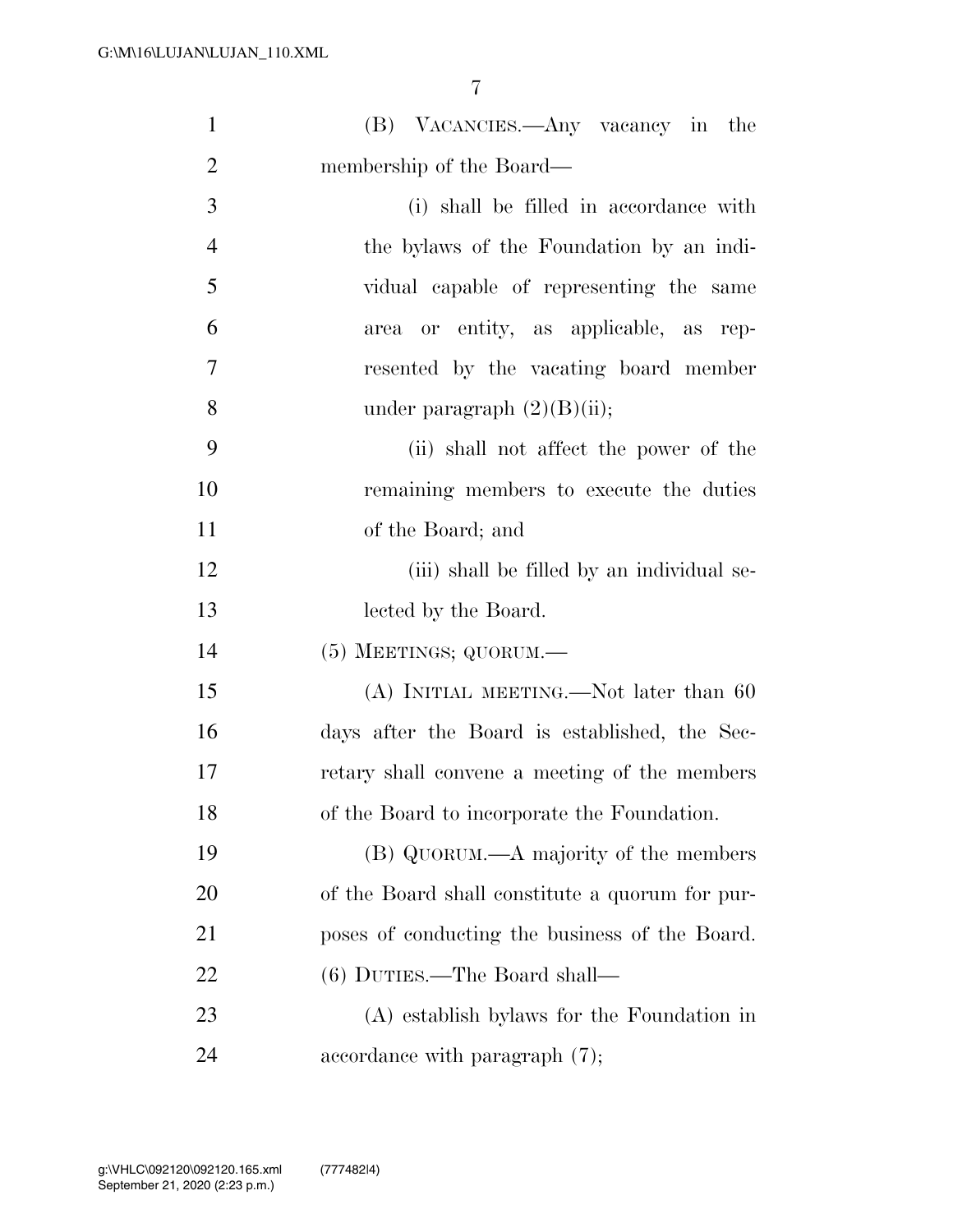| $\mathbf{1}$   | (B) provide overall direction for the activi-     |
|----------------|---------------------------------------------------|
| $\overline{2}$ | ties of the Foundation and establish priority ac- |
| 3              | tivities;                                         |
| $\overline{4}$ | (C) carry out any other necessary activities      |
| 5              | of the Foundation;                                |
| 6              | (D) evaluate the performance of the Exec-         |
| 7              | utive Director; and                               |
| 8              | (E) actively solicit and accept funds, gifts,     |
| 9              | grants, devises, or bequests of real or personal  |
| 10             | property to the Foundation, including from pri-   |
| 11             | vate entities.                                    |
| 12             | $(7)$ BYLAWS.—                                    |
| 13             | (A) IN GENERAL.—The bylaws established            |
| 14             | under paragraph $(6)(A)$ may include—             |
| 15             | (i) policies for the selection of Board           |
| 16             | members, officers, employees, agents, and         |
| 17             | contractors of the Foundation;                    |
| 18             | (ii) policies, including ethical stand-           |
| 19             | ards, for-                                        |
| 20             | (I) the acceptance, solicitation,                 |
| 21             | disposition of donations<br>and<br>and            |
| 22             | grants to the Foundation, including               |
| 23             | appropriate limits on the ability of do-          |
| 24             | nors to designate, by stipulation or re-          |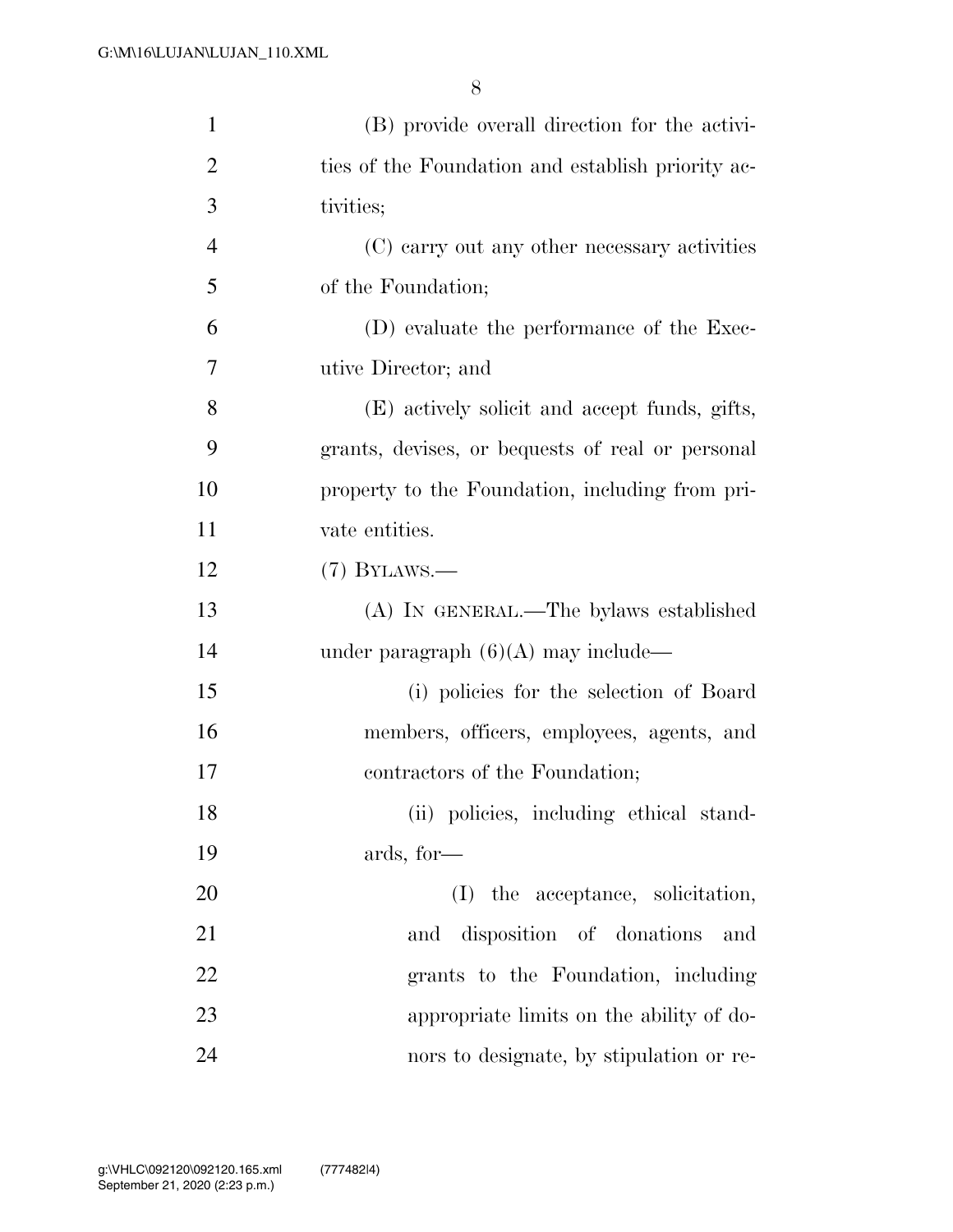| $\mathbf{1}$   | striction, the use or recipient of do-          |
|----------------|-------------------------------------------------|
| $\overline{2}$ | nated funds; and                                |
| 3              | (II) the disposition of assets of               |
| $\overline{4}$ | the Foundation;                                 |
| 5              | (iii) policies that subject all employ-         |
| 6              | ees, fellows, trainees, and other agents of     |
| 7              | the Foundation (including members of the        |
| 8              | Board) to conflict of interest standards;       |
| 9              | and                                             |
| 10             | (iv) the specific duties of the Execu-          |
| 11             | tive Director.                                  |
| 12             | (B) REQUIREMENTS.—The Board shall en-           |
| 13             | sure that the bylaws of the Foundation and the  |
| 14             | activities carried out under those bylaws shall |
| 15             | $not$ —                                         |
| 16             | (i) reflect unfavorably on the ability of       |
| 17             | the Foundation to carry out activities in a     |
| 18             | fair and objective manner; or                   |
| 19             | (ii) compromise, or appear to com-              |
| 20             | promise, the integrity of any governmental      |
| 21             | agency or program, or any officer or em-        |
| 22             | ployee employed by, or involved in, a gov-      |
| 23             | ernmental agency or program.                    |
| 24             | (8) COMPENSATION.                               |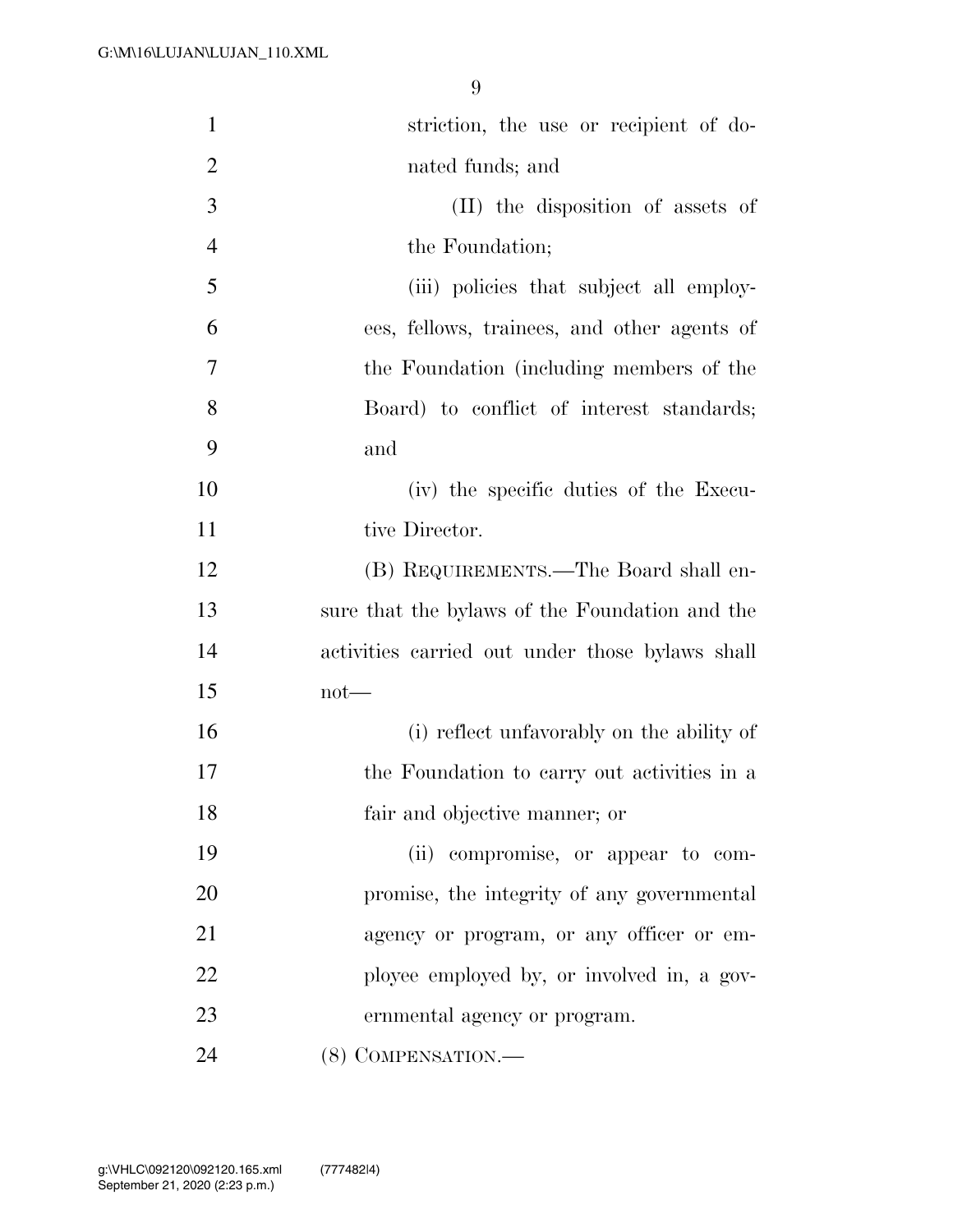(A) IN GENERAL.—No member of the Board shall receive compensation for serving on the Board.

 (B) CERTAIN EXPENSES.—In accordance with the bylaws of the Foundation, members of the Board may be reimbursed for travel ex- penses, including per diem in lieu of subsist- ence, and other necessary expenses incurred in carrying out the duties of the Board.

 (c) PURPOSE.—The purpose of the Foundation is to increase private and philanthropic sector investments that support efforts to create, develop, and commercialize inno- vative technologies that address crosscutting national en-ergy challenges by methods that include—

 (1) fostering collaboration and partnerships with researchers from the Federal Government, State governments, institutions of higher education, federally funded research and development centers, industry, and nonprofit organizations for the re- search, development, or commercialization of trans-formative energy and associated technologies;

 (2)(A) strengthening regional economic develop-ment through scientific and energy innovation; and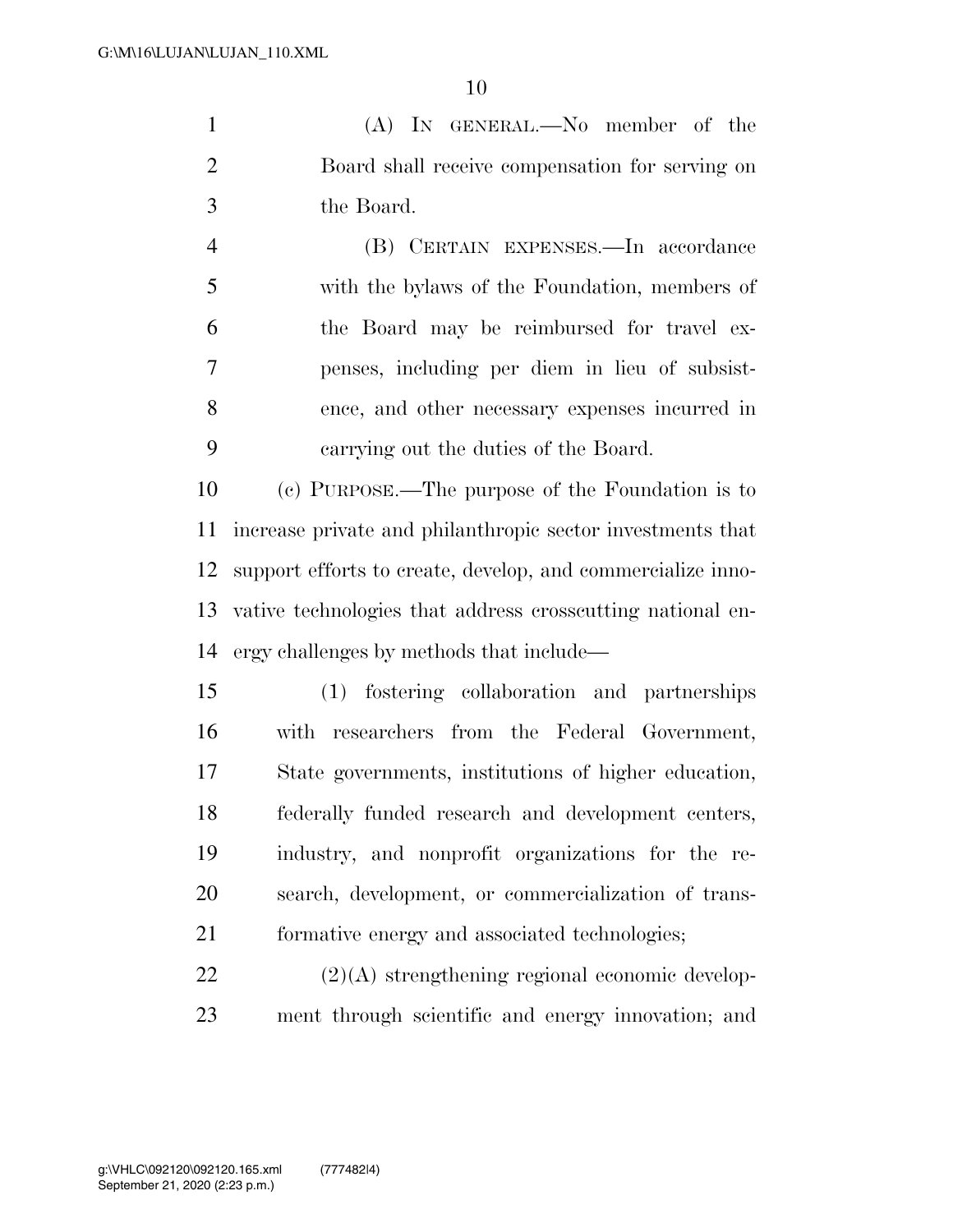| $\mathbf{1}$   | (B) disseminating lessons learned from that de-        |
|----------------|--------------------------------------------------------|
| $\overline{2}$ | velopment to foster the creation and growth of new     |
| 3              | regional energy innovation clusters;                   |
| $\overline{4}$ | (3) promoting new product development that             |
| 5              | supports job creation;                                 |
| 6              | (4) administering prize competitions to accel-         |
| 7              | erate private sector competition and investment; and   |
| 8              | (5) supporting programs that advance tech-             |
| 9              | nologies from the prototype stage to a commercial      |
| 10             | stage.                                                 |
| 11             | (d) ACTIVITIES.—                                       |
| 12             | (1) STUDIES, COMPETITIONS, AND PROJECTS.—              |
| 13             | The Foundation may conduct and support studies,        |
| 14             | competitions, projects, and other activities that fur- |
| 15             | ther the purpose of the Foundation described in sub-   |
| 16             | section (c).                                           |
| 17             | (2) FELLOWSHIPS AND GRANTS.-                           |
| 18             | (A) IN GENERAL.—The Foundation may                     |
| 19             | award fellowships and grants for activities re-        |
| 20             | lating to research, development, demonstration,        |
| 21             | maturation, or commercialization of energy and         |
| 22             | other Department-supported technologies.               |
| 23             | (B) FORM OF AWARD.—A fellowship or                     |
| 24             | grant under subparagraph $(A)$ may consist of a        |
| 25             | stipend, health insurance benefits, funds for          |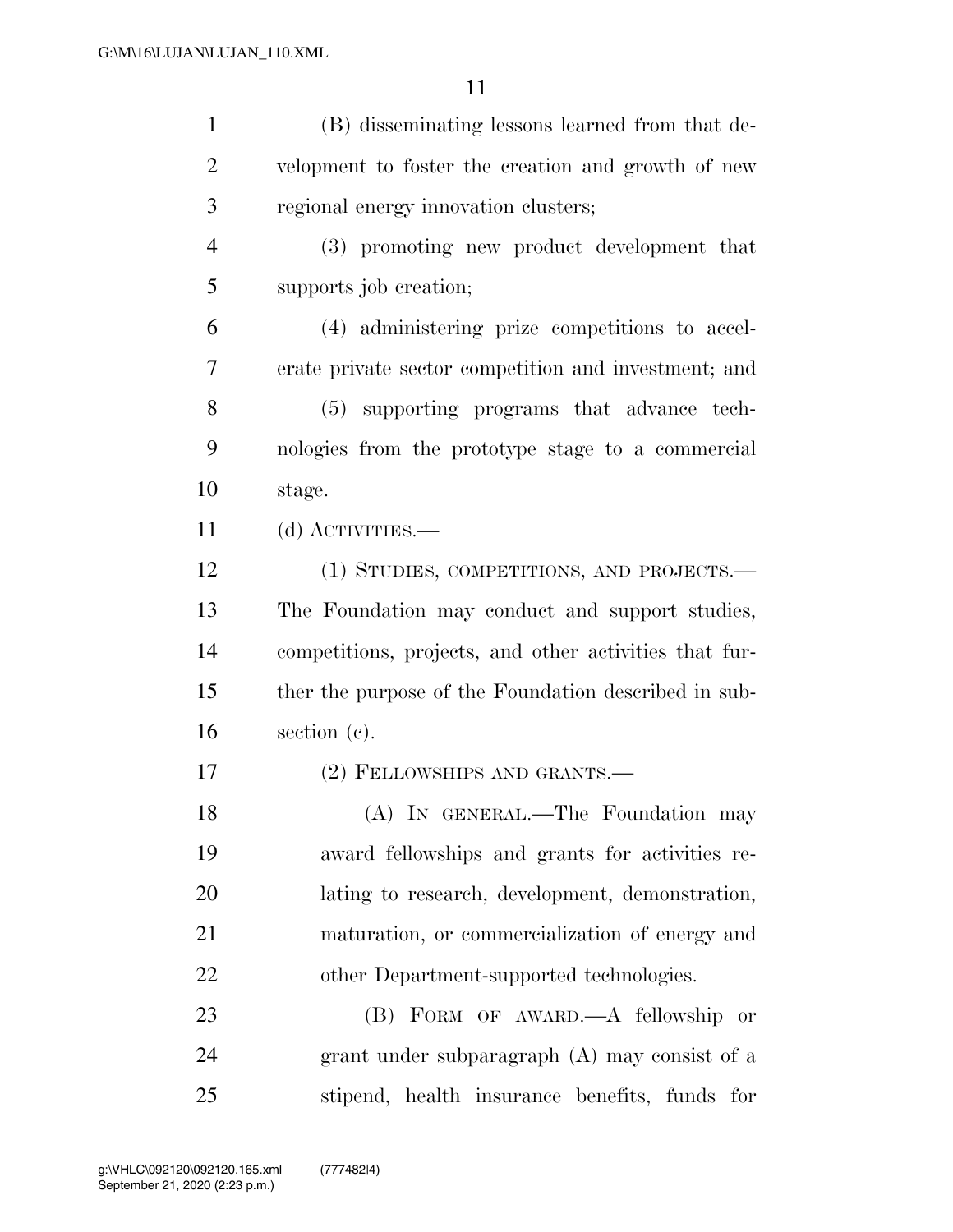| $\mathbf{1}$   | travel, and funds for other appropriate ex-      |
|----------------|--------------------------------------------------|
| $\overline{2}$ | penses.                                          |
| 3              | (C) SELECTION.—In selecting a recipient          |
| $\overline{4}$ | for a fellowship or grant under subparagraph     |
| 5              | $(A)$ , the Foundation—                          |
| 6              | (i) shall make the selection based on            |
| 7              | the technical and commercialization merits       |
| 8              | of the proposed project of the potential re-     |
| 9              | cipient; and                                     |
| 10             | (ii) may consult with a potential re-            |
| 11             | cipient regarding the ability of the poten-      |
| 12             | tial recipient to carry out various projects     |
| 13             | that would further the purpose of the            |
| 14             | Foundation described in subsection (c).          |
| 15             | NATIONAL LABORATORIES.—A Na-<br>(D)              |
| 16             | tional Laboratory that applies for or accepts a  |
| 17             | grant under subparagraph $(A)$ shall not be con- |
| 18             | sidered to be engaging in a competitive process. |
| 19             | (3) ACCESSING FACILITIES AND EXPERTISE.          |
| 20             | The Foundation may work with the Department—     |
| 21             | $(A)$ to leverage the capabilities and facili-   |
| 22             | ties of National Laboratories to commercialize   |
| 23             | technology; and                                  |
| 24             | (B) to assist with resources, including          |
| 25             | through the development of internet websites     |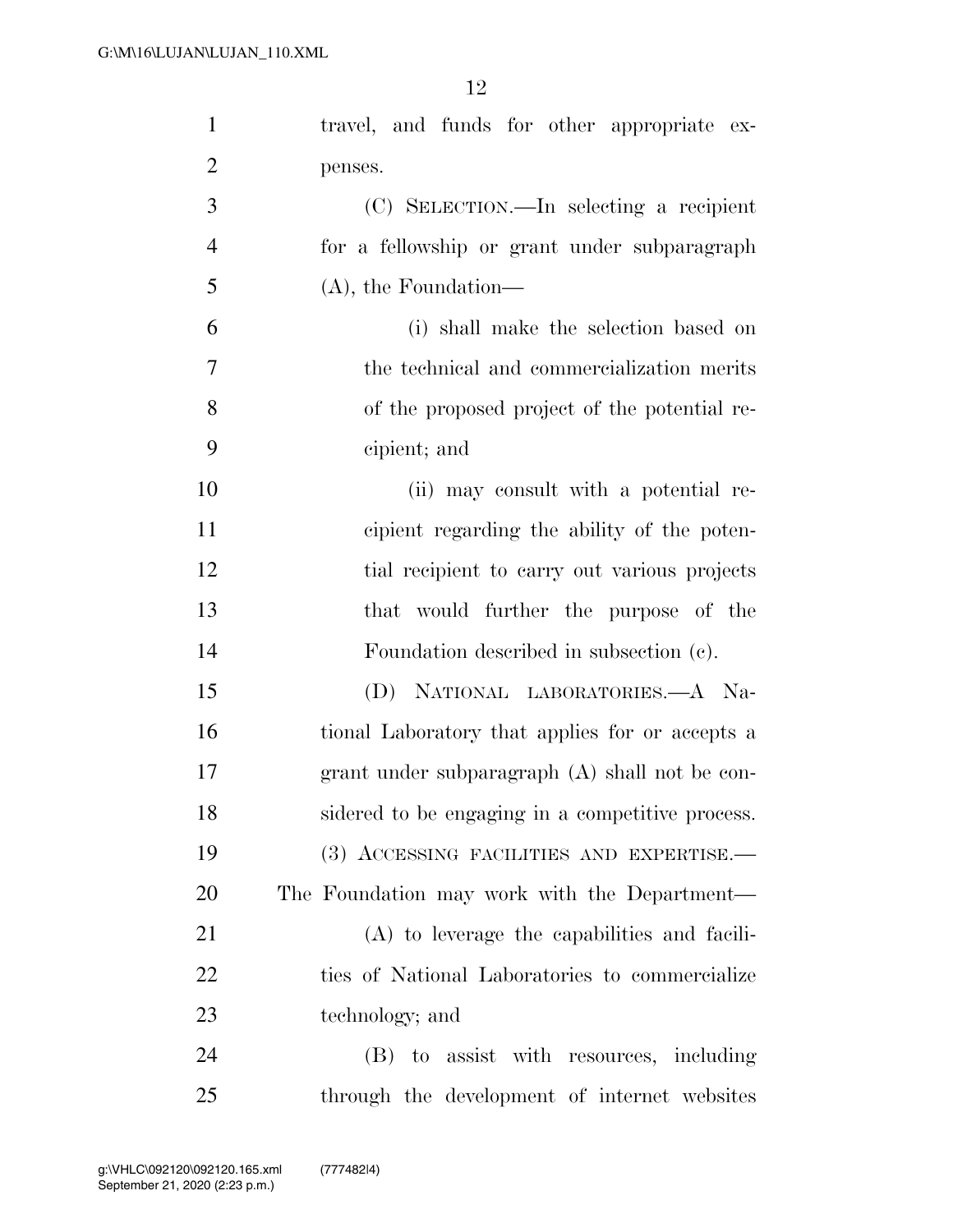|   | that provide information on the capabilities and |  |
|---|--------------------------------------------------|--|
| 2 | facilities of each National Laboratory relating  |  |
| 3 | to the commercialization of technology.          |  |
|   | (4) TRAINING AND EDUCATION.—The Founda-          |  |
|   |                                                  |  |

 tion may support programs that provide commer- cialization training to researchers, scientists, and other relevant personnel at National Laboratories and institutions of higher education to help commer-cialize federally funded technology.

 (5) MATURATION FUNDING.—The Foundation shall support programs that provide maturation funding to researchers to advance the technology of those researchers for the purpose of moving products from a prototype stage to a commercial stage.

 (6) STAKEHOLDER ENGAGEMENT.—The Foun- dation shall convene, and may consult with, rep- resentatives from the Department, institutions of higher education, National Laboratories, the private sector, and commercialization organizations to de- velop programs for the purpose of the Foundation described in subsection (c) and to advance the activi-22 ties of the Foundation.

 (7) INDIVIDUAL LABORATORY FOUNDATIONS PROGRAM.—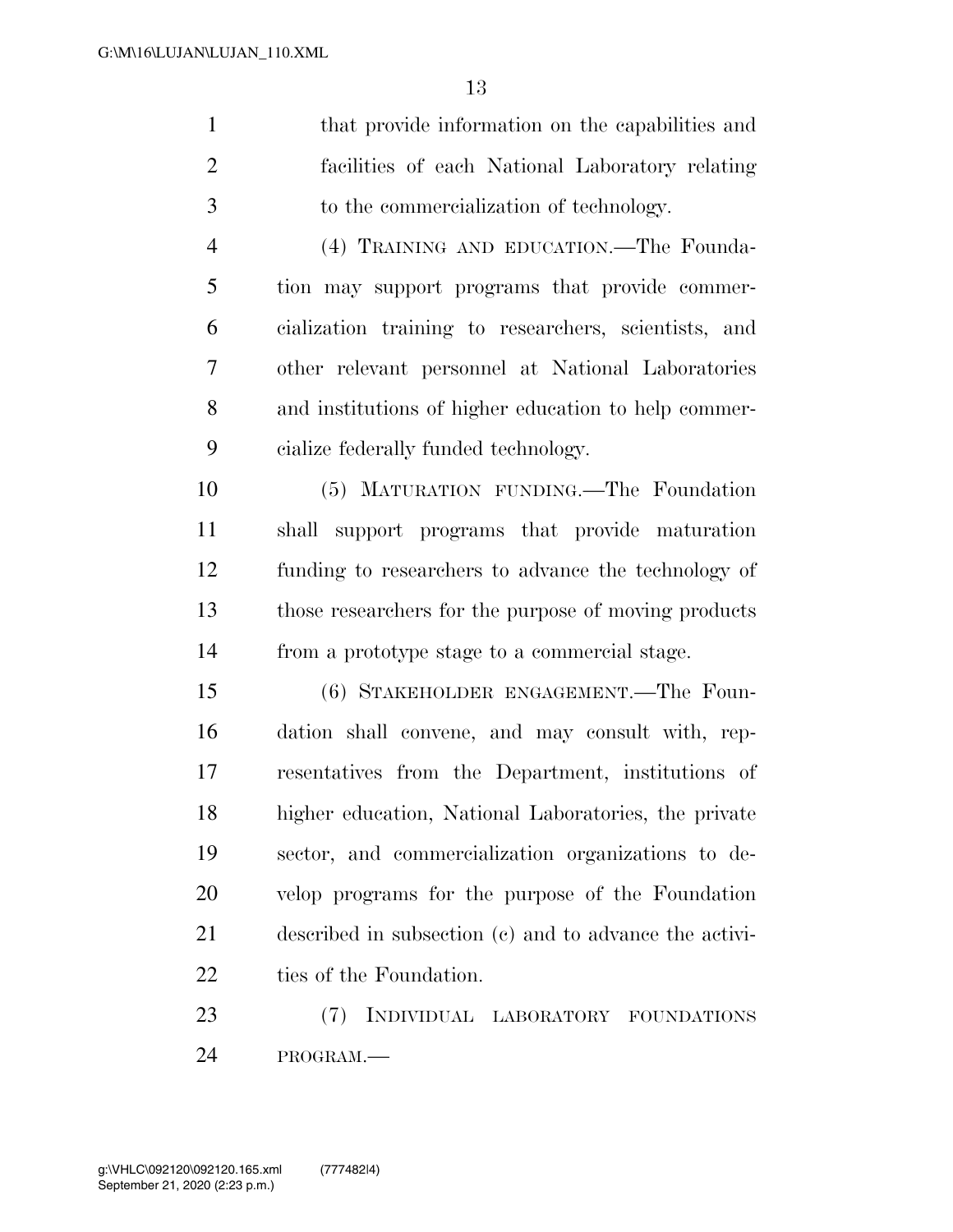| $\mathbf{1}$   | (A) DEFINITION OF INDIVIDUAL LABORA-            |
|----------------|-------------------------------------------------|
| $\overline{2}$ | TORY FOUNDATION.—In this paragraph, the         |
| 3              | "Individual Laboratory Foundation"<br>term      |
| $\overline{4}$ | means a Laboratory Foundation established by    |
| 5              | a National Laboratory.                          |
| 6              | (B) SUPPORT.—The Foundation shall pro-          |
| 7              | vide support to and collaborate with Individual |
| 8              | Laboratory Foundations.                         |
| 9              | (C) GUIDELINES AND TEMPLATES.-For               |
| 10             | the purpose of providing support under sub-     |
| 11             | paragraph (B), the Secretary shall establish    |
| 12             | suggested guidelines and templates for Indi-    |
| 13             | vidual Laboratory Foundations, including-       |
| 14             | (i) a standard adaptable organiza-              |
| 15             | tional design for the responsible manage-       |
| 16             | ment of an Individual Laboratory Founda-        |
| 17             | tion;                                           |
| 18             | (ii) standard and legally tenable by-           |
| 19             | laws and money-handling procedures for          |
| 20             | Individual Laboratory Foundations; and          |
| 21             | (iii) a standard training curriculum to         |
| 22             | orient and expand the operating expertise       |
| 23             | of personnel employed by an Individual          |
| 24             | Laboratory Foundation.                          |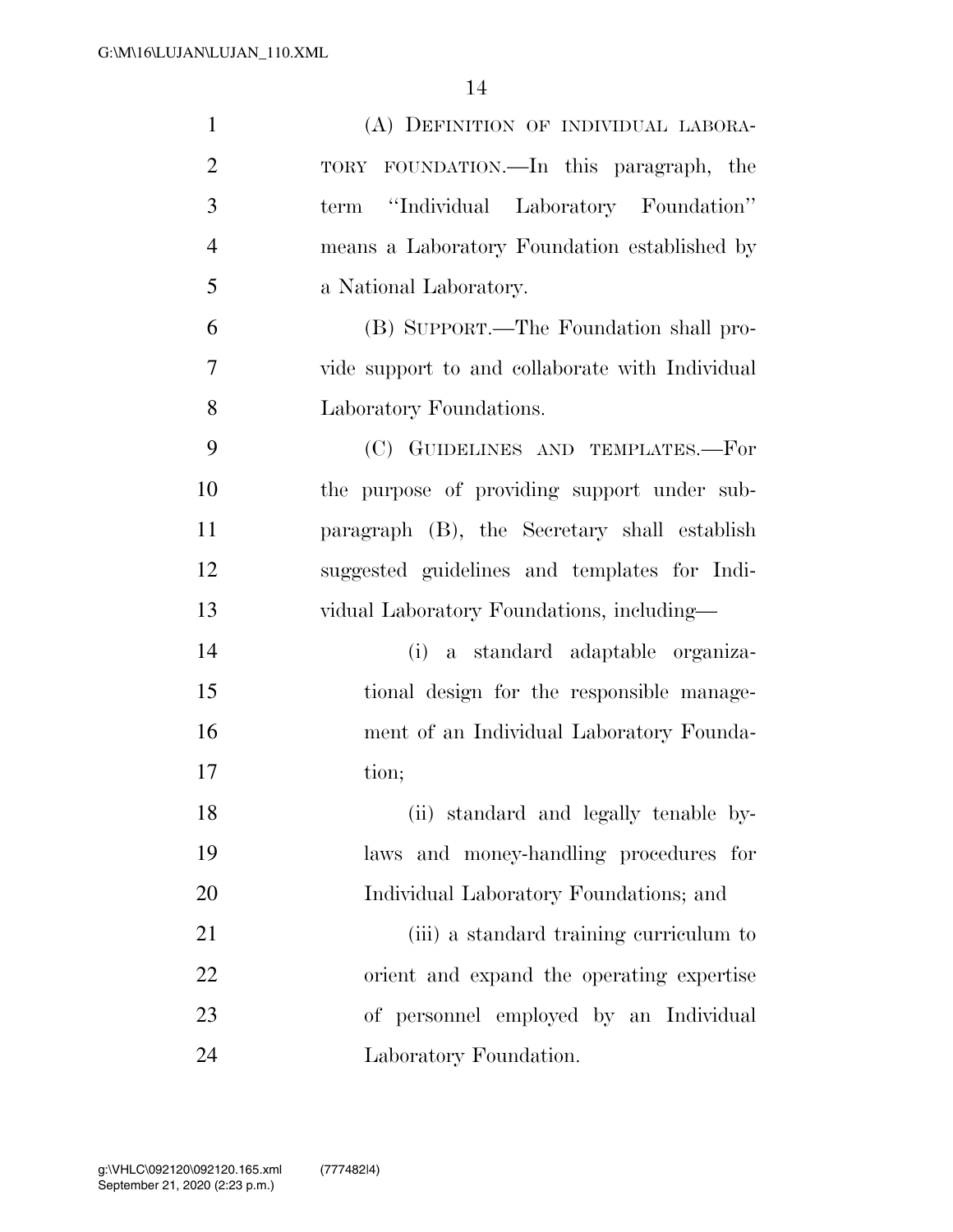| $\mathbf{1}$   | (D) AFFILIATIONS.—Nothing in this para-        |
|----------------|------------------------------------------------|
| $\overline{2}$ | graph requires—                                |
| 3              | (i) an existing Individual Laboratory          |
| $\overline{4}$ | Foundation to modify current practices or      |
| 5              | affiliate with the Foundation; or              |
| 6              | (ii) an Individual Laboratory Founda-          |
| 7              | tion to be bound by charter or corporate       |
| 8              | by laws as permanently affiliated with the     |
| 9              | Foundation.                                    |
| 10             | (8) SUPPLEMENTAL PROGRAMS.—The Founda-         |
| 11             | tion may carry out supplemental programs—      |
| 12             | $(A)$ to conduct and support forums, meet-     |
| 13             | ings, conferences, courses, and training work- |
| 14             | shops consistent with the purpose of the Foun- |
| 15             | dation described in subsection (c);            |
| 16             | (B) to support and encourage the under-        |
| 17             | standing and development of—                   |
| 18             | (i) data that promotes the translation         |
| 19             | of technologies from the research stage,       |
| 20             | through the development and maturation         |
| 21             | stage, and ending in the market stage; and     |
| 22             | (ii) policies that make regulation more        |
| 23             | effective and efficient by leveraging the      |
| 24             | technology translation data described in       |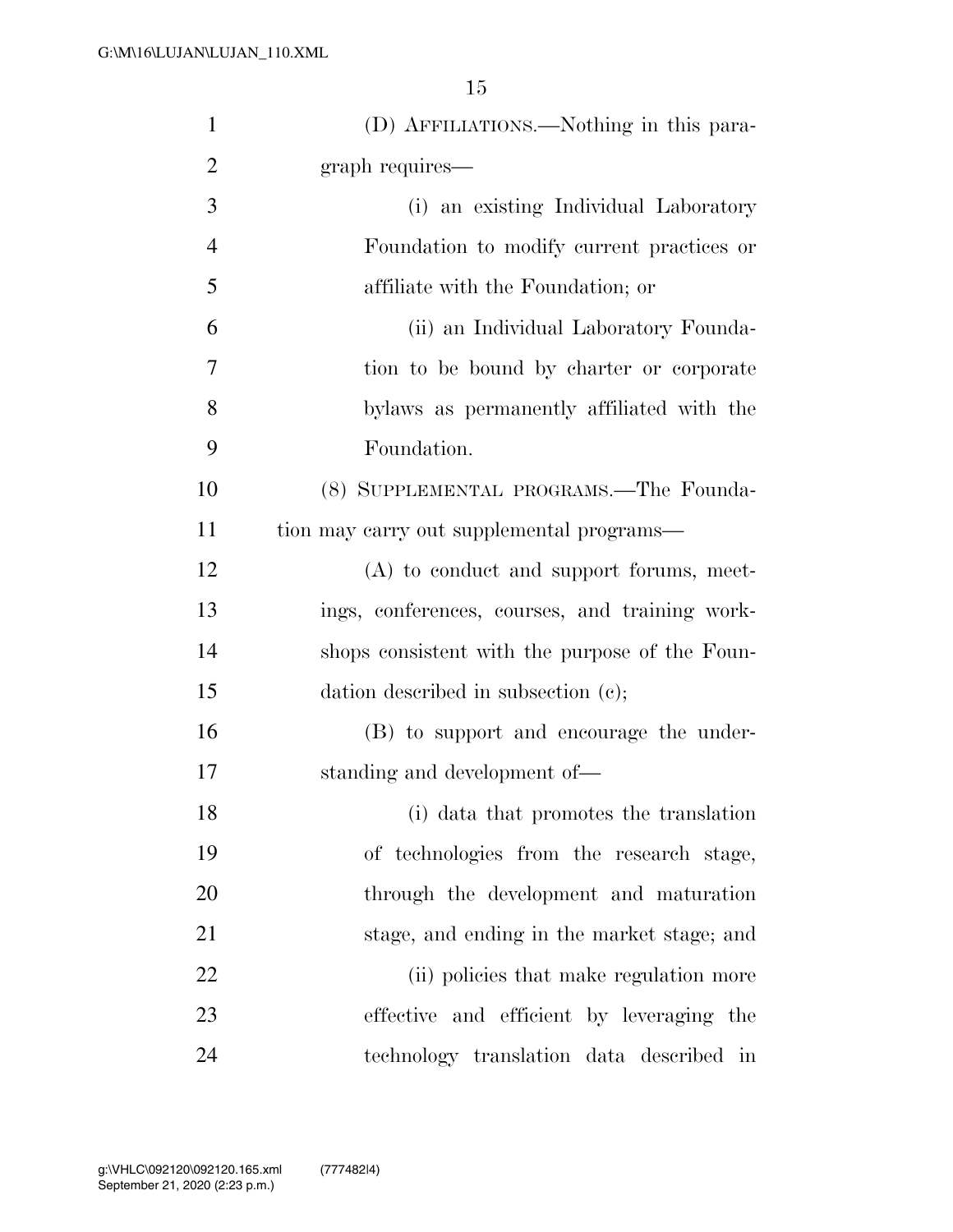| $\mathbf{1}$   | clause (i) for the regulation of relevant            |
|----------------|------------------------------------------------------|
| $\overline{2}$ | technology sectors;                                  |
| 3              | (C) for writing, editing, printing, pub-             |
| $\overline{4}$ | lishing, and vending books and other materials       |
| 5              | relating to research carried out under the           |
| 6              | Foundation and the Department; and                   |
| 7              | (D) to conduct other activities to carry out         |
| 8              | and support the purpose of the Foundation de-        |
| 9              | scribed in subsection (c).                           |
| 10             | (9) EVALUATIONS.—The Foundation shall sup-           |
| 11             | port the development of an evaluation methodology,   |
| 12             | to be used as part of any program supported by the   |
| 13             | Foundation, that shall—                              |
| 14             | (A) consist of qualitative and quantitative          |
| 15             | metrics; and                                         |
| 16             | (B) include periodic third party evaluation          |
| 17             | of those programs and other activities of the        |
| 18             | Foundation.                                          |
| 19             | (10) COMMUNICATIONS.—The Foundation shall            |
| 20             | develop an expertise in communications to promote    |
| 21             | the work of grant and fellowship recipients under    |
| 22             | paragraph $(2)$ , the commercialization successes of |
| 23             | the Foundation, opportunities for partnership with   |
| 24             | the Foundation, and other activities.                |
| 25             | (e) ADMINISTRATION.                                  |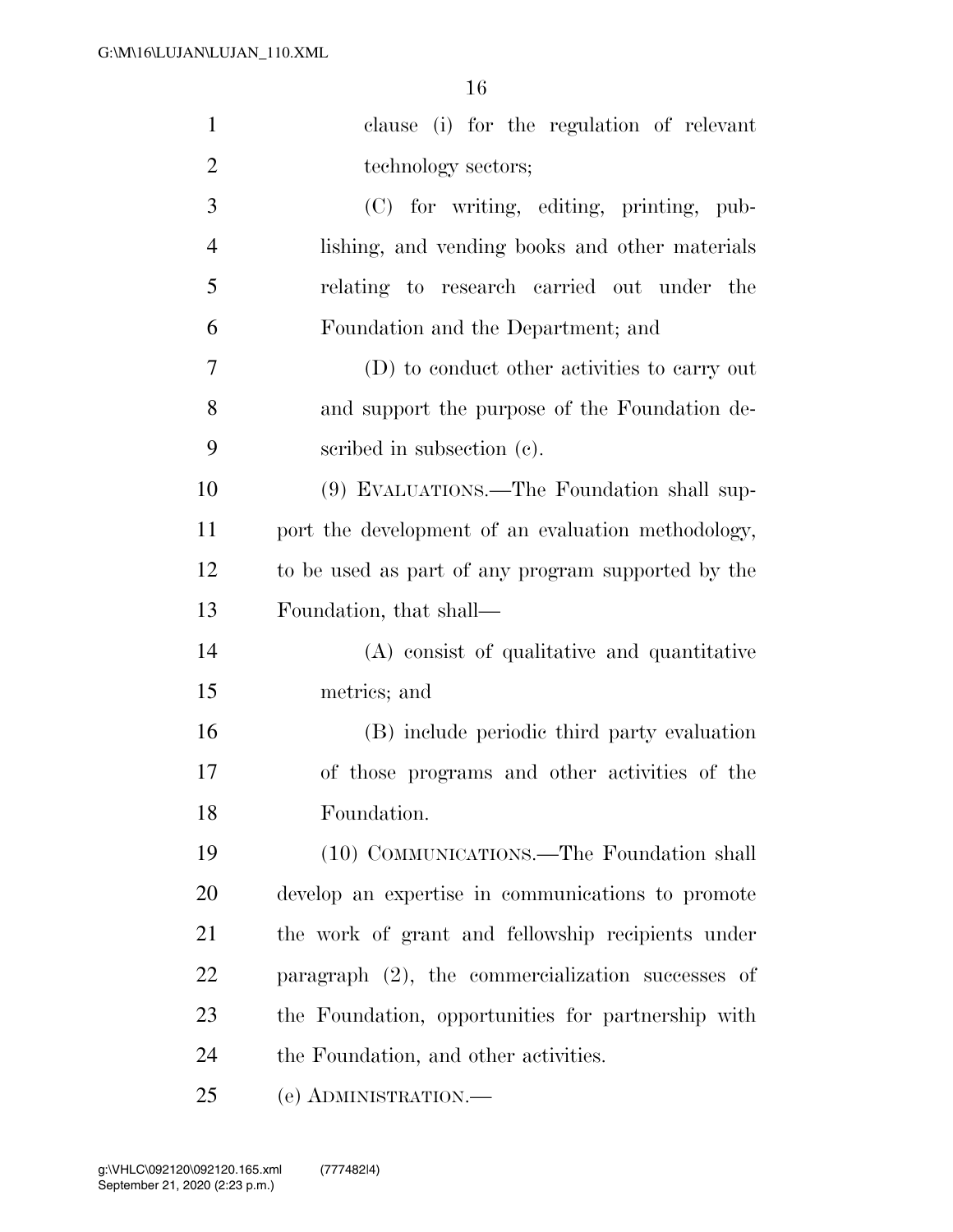| $\mathbf{1}$   | (1) EXECUTIVE DIRECTOR.—The Board shall              |
|----------------|------------------------------------------------------|
| $\overline{2}$ | hire an Executive Director of the Foundation, who    |
| 3              | shall serve at the pleasure of the Board.            |
| $\overline{4}$ | (2) ADMINISTRATIVE CONTROL.-No member                |
| 5              | of the Board, officer or employee of the Foundation  |
| 6              | or of any program established by the Foundation, or  |
| 7              | participant in a program established by the Founda-  |
| 8              | tion, shall exercise administrative control over any |
| 9              | Federal employee.                                    |
| 10             | (3) STRATEGIC PLAN.—Not later than 1 year            |
| 11             | after the date of enactment of this Act, the Founda- |
| 12             | tion shall submit to the Committee on Energy and     |
| 13             | Natural Resources of the Senate and the Committee    |
| 14             | on Science, Space, and Technology of the House of    |
| 15             | Representatives a strategic plan that contains—      |
| 16             | $(A)$ a plan for the Foundation to become            |
| 17             | financially self-sustaining in fiscal year 2022      |
| 18             | and thereafter (except for the amounts provided      |
| 19             | each fiscal year under subsection $(l)(1)(C)$ ;      |
| 20             | (B) a forecast of major crosscutting energy          |
| 21             | challenge opportunities, including short- and        |
| 22             | long-term objectives, identified by the Board,       |
| 23             | with input from communities representing the         |
| 24             | entities and areas, as applicable, described in      |
| 25             | subsection $(b)(2)(B)(ii);$                          |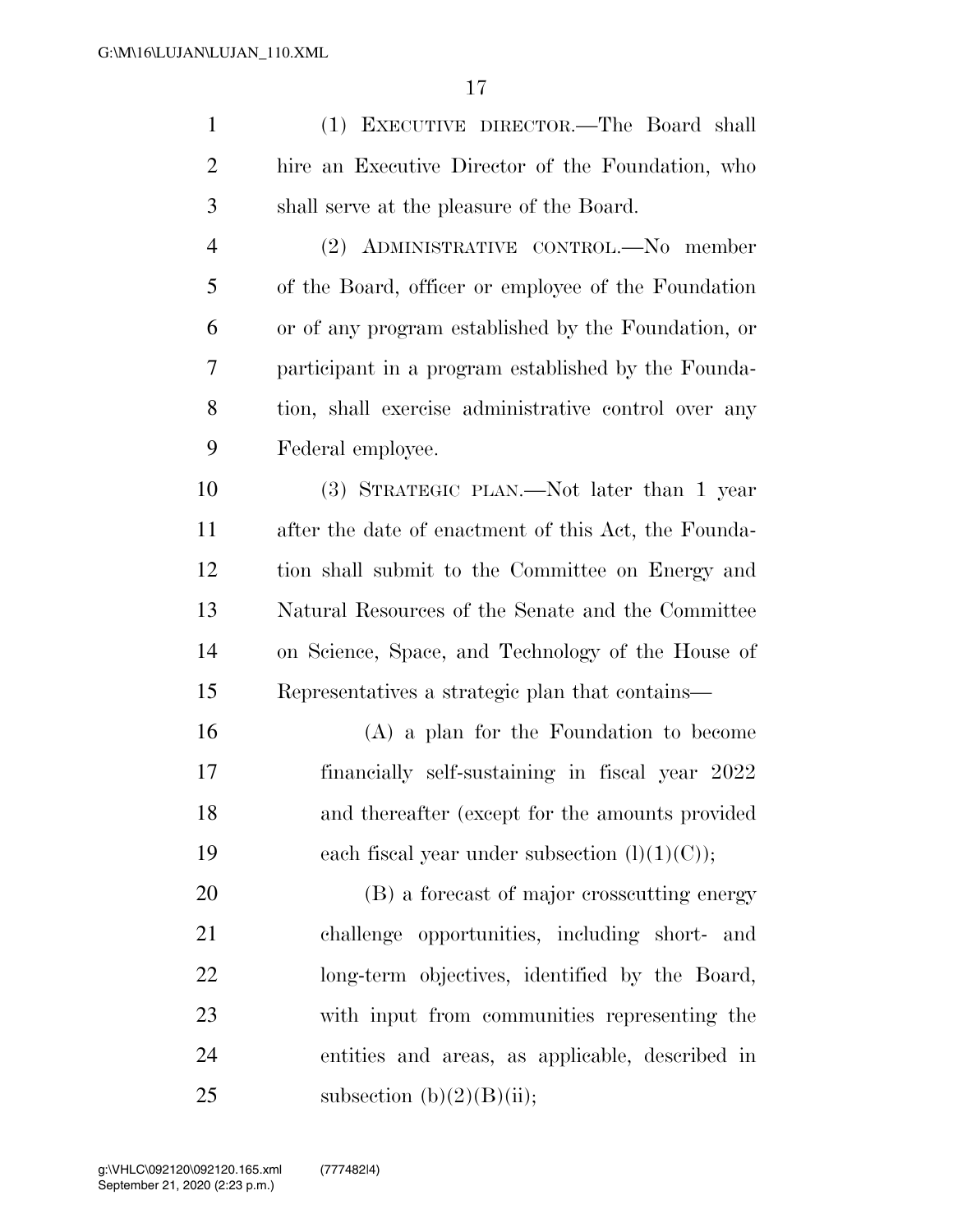| $\mathbf{1}$   | (C) a description of the efforts that the             |
|----------------|-------------------------------------------------------|
| $\overline{2}$ | Foundation will take to be transparent in the         |
| 3              | processes of the Foundation, including proc-          |
| $\overline{4}$ | esses relating to-                                    |
| 5              | (i) grant awards, including selection,                |
| 6              | review, and notification;                             |
| 7              | (ii) communication of past, current,                  |
| 8              | and future research priorities; and                   |
| 9              | (iii) solicitation of and response to                 |
| 10             | public input on the opportunities identified          |
| 11             | under subparagraph $(B)$ ; and                        |
| 12             | (D) a description of the financial goals and          |
| 13             | benchmarks of the Foundation for the following        |
| 14             | 10 years.                                             |
| 15             | (4) ANNUAL REPORT.—Not later than 1 year              |
| 16             | after the date on which the Foundation is estab-      |
| 17             | lished, and every 2 years thereafter, the Foundation  |
| 18             | shall submit to the Committee on Energy and Nat-      |
| 19             | ural Resources of the Senate, the Committee on        |
| 20             | Science, Space, and Technology of the House of        |
| 21             | Representatives, and the Secretary a report that, for |
| 22             | the year covered by the report—                       |
| 23             | (A) describes the activities of the Founda-           |
| 24             | tion and the progress of the Foundation in fur-       |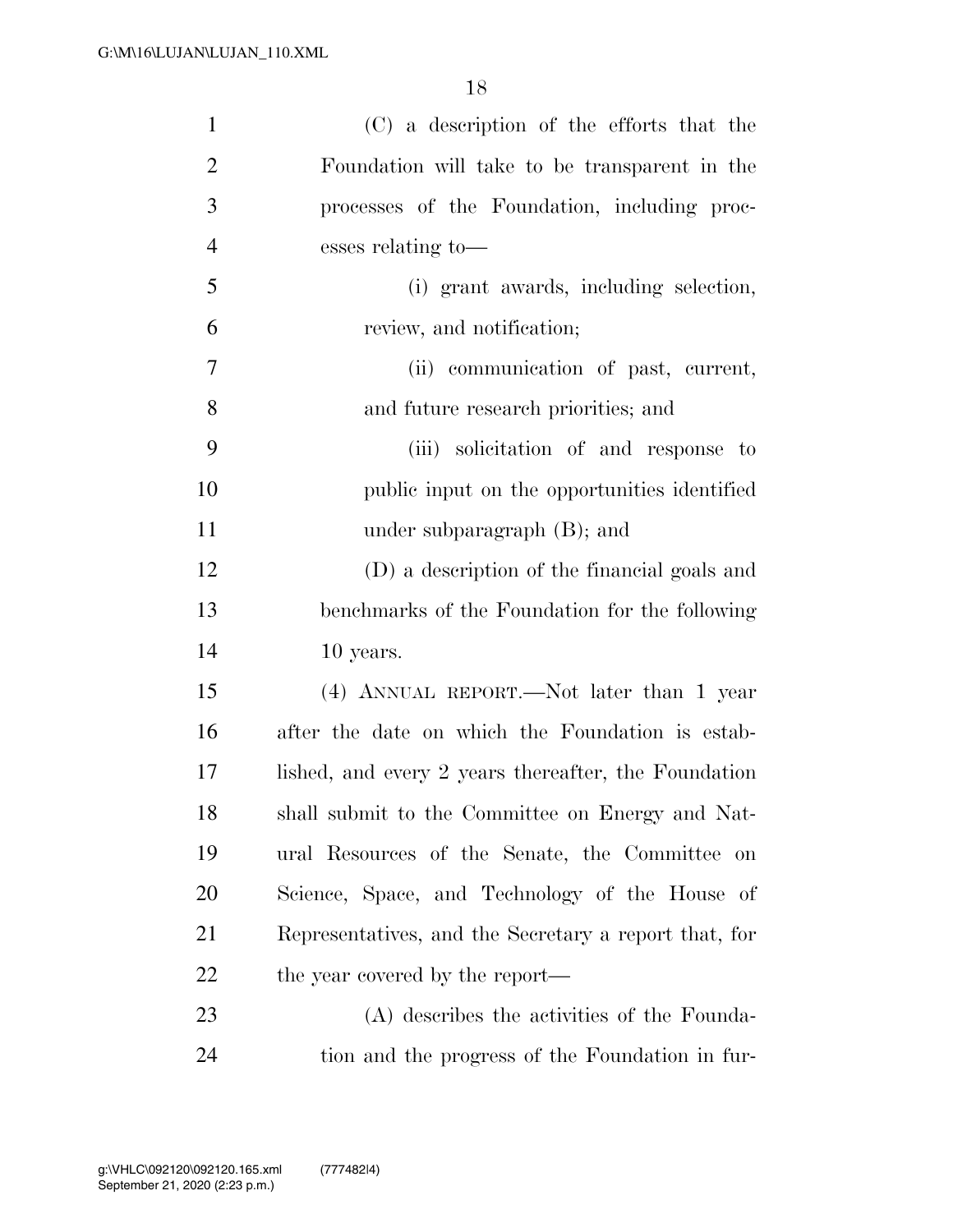| $\mathbf{1}$   | thering the purpose of the Foundation de-            |
|----------------|------------------------------------------------------|
| $\overline{2}$ | scribed in subsection $(c)$ ;                        |
| 3              | (B) provides a specific accounting of the            |
| $\overline{4}$ | source and use of all funds made available to        |
| 5              | the Foundation to carry out those activities;        |
| 6              | (C) describes how the results of the activi-         |
| 7              | ties of the Foundation could be incorporated         |
| 8              | into the procurement processes of the General        |
| 9              | Services Administration; and                         |
| 10             | (D) includes a summary of each evaluation            |
| 11             | conducted using the evaluation methodology de-       |
| 12             | scribed in subsection $(d)(9)$ .                     |
| 13             | EVALUATION BY COMPTROLLER<br>(5)<br>GEN-             |
| 14             | ERAL.—Not later than 5 years after the date on       |
| 15             | which the Foundation is established, the Comptroller |
| 16             | General of the United States shall submit to the     |
| 17             | Committee on Energy and Natural Resources of the     |
| 18             | Senate and the Committee on Science, Space, and      |
| 19             | Technology of the House of Representatives—          |
| 20             | $(A)$ an evaluation of —                             |
| 21             | (i) the extent to which the Foundation               |
| 22             | is achieving the mission of the Foundation;          |
| 23             | and                                                  |
| 24             | (ii) the operation of the Foundation;                |
| 25             | and                                                  |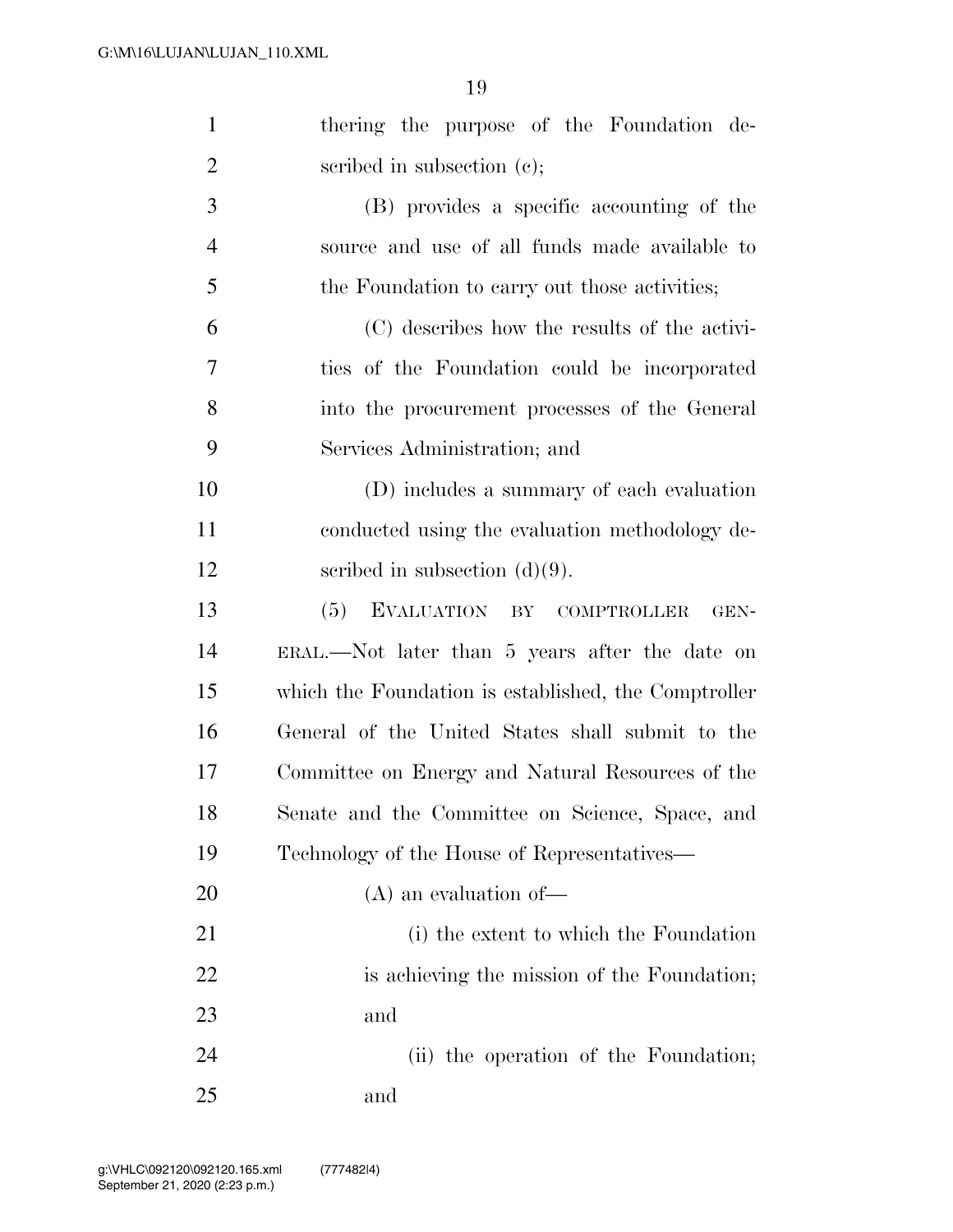| $\mathbf{1}$   | (B) any recommendations on how the                   |
|----------------|------------------------------------------------------|
| $\overline{2}$ | Foundation may be improved.                          |
| 3              | $(6)$ AUDITS.—The Foundation shall—                  |
| $\overline{4}$ | (A) provide for annual audits of the finan-          |
| 5              | cial condition of the Foundation; and                |
| 6              | (B) make the audits, and all other records,          |
| 7              | documents, and papers of the Foundation,             |
| 8              | available to the Secretary and the Comptroller       |
| 9              | General of the United States for examination or      |
| 10             | audit.                                               |
| 11             | (7) SEPARATE FUND ACCOUNTS.—The Board                |
| 12             | shall ensure that any funds received under sub-      |
| 13             | section $(l)(1)$ are held in a separate account from |
| 14             | any other funds received by the Foundation.          |
| 15             | $(8)$ INTEGRITY.—                                    |
| 16             | (A) IN GENERAL.—To ensure integrity in               |
| 17             | the operations of the Foundation, the Board          |
| 18             | shall develop and enforce procedures relating to     |
| 19             | standards of conduct, financial disclosure state-    |
| 20             | ments, conflicts of interest (including recusal      |
| 21             | and waiver rules), audits, and any other mat-        |
| 22             | ters determined appropriate by the Board.            |
| 23             | FINANCIAL CONFLICTS<br>(B)<br>OF<br><b>INTER-</b>    |
| 24             | EST.—Any individual who is an officer, em-           |
| 25             | ployee, or member of the Board is prohibited         |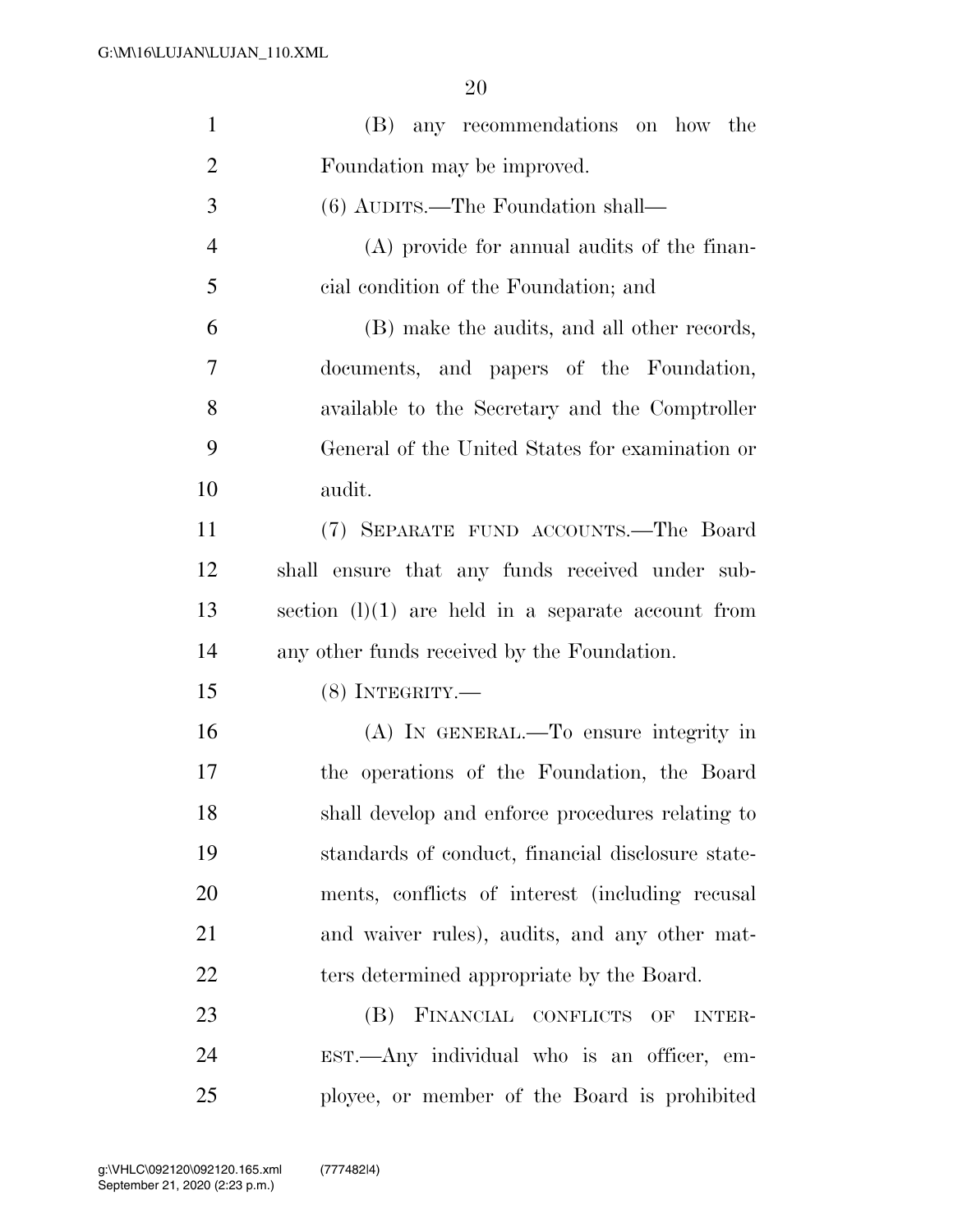| $\mathbf{1}$   | from any participation in deliberations by the         |
|----------------|--------------------------------------------------------|
| $\overline{2}$ | Foundation of a matter that would directly or          |
| 3              | predictably affect any financial interest of—          |
| $\overline{4}$ | (i) the individual;                                    |
| 5              | (ii) a relative (as defined in section                 |
| 6              | 109 of the Ethics in Government Act of                 |
| 7              | 1978 (5 U.S.C. App.)) of that individual;              |
| 8              | or                                                     |
| 9              | (iii) a business organization or other                 |
| 10             | entity in which the individual has an inter-           |
| 11             | est, including an organization or other en-            |
| 12             | tity with which the individual is negoti-              |
| 13             | ating employment.                                      |
| 14             | INTELLECTUAL PROPERTY.-The Board<br>(9)                |
| 15             | shall adopt written standards to govern the owner-     |
| 16             | ship and licensing of any intellectual property rights |
| 17             | developed by the Foundation or derived from the col-   |
| 18             | laborative efforts of the Foundation.                  |
| 19             | (10) LIABILITY.—The United States shall not            |
| 20             | be liable for any debts, defaults, acts, or omissions  |
| 21             | of the Foundation nor shall the full faith and credit  |
| <u>22</u>      | of the United States extend to any obligations of the  |
| 23             | Foundation.                                            |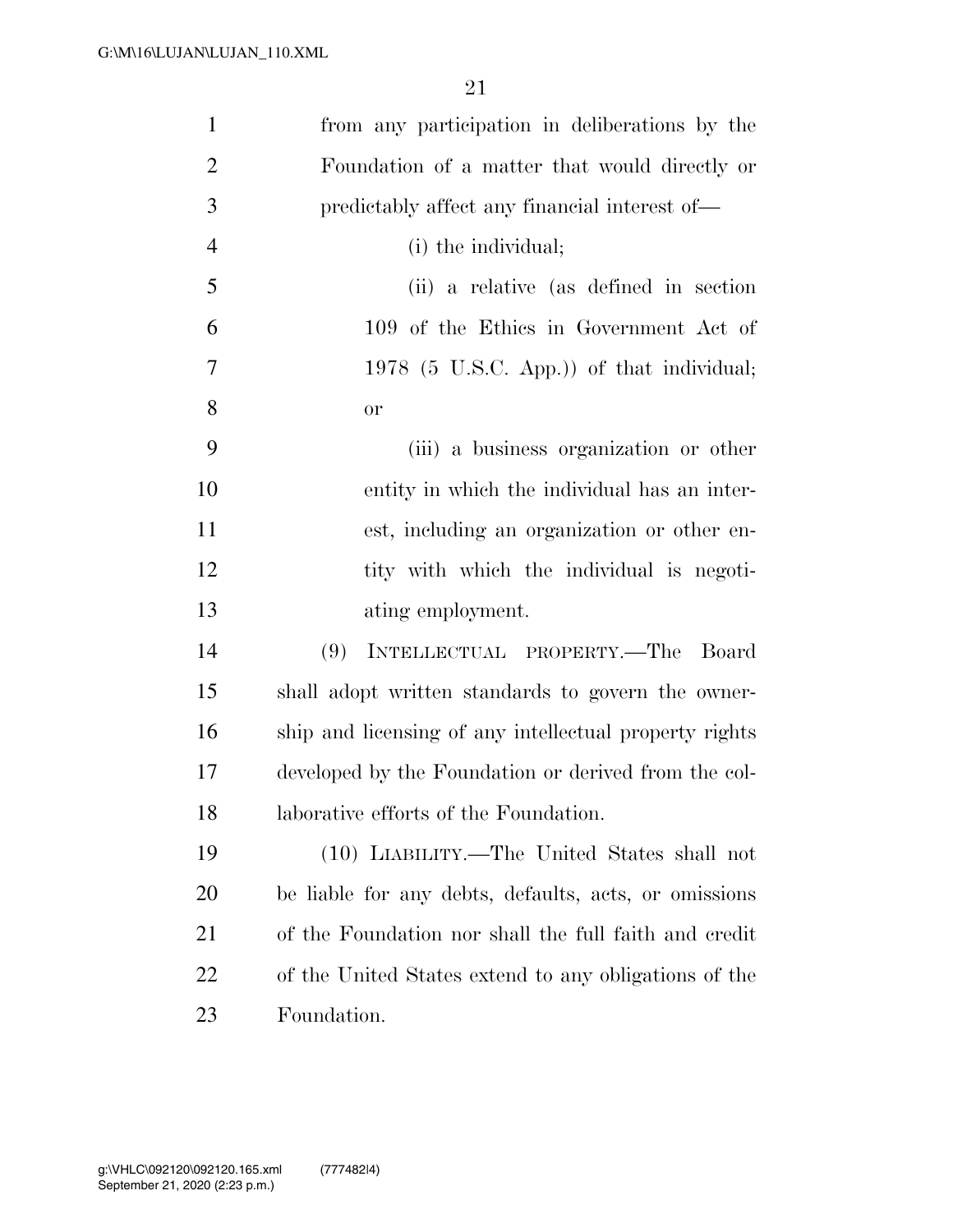| $\mathbf{1}$   | (11) NONAPPLICABILITY OF FACA.-The Fed-              |
|----------------|------------------------------------------------------|
| $\overline{2}$ | eral Advisory Committee Act (5 U.S.C. App.) shall    |
| 3              | not apply to the Foundation.                         |
| $\overline{4}$ | (f) DEPARTMENT COLLABORATION.—                       |
| 5              | (1) NATIONAL LABORATORIES.—The Secretary             |
| 6              | shall collaborate with the Foundation to develop a   |
| 7              | process to ensure collaboration and coordination be- |
| 8              | tween the Department, the Foundation, and Na-        |
| 9              | tional Laboratories—                                 |
| 10             | (A) to streamline contracting processes be-          |
| 11             | tween National Laboratories and the Founda-          |
| 12             | tion, including by—                                  |
| 13             | (i) streamlining the ability of the                  |
| 14             | Foundation to transfer equipment and                 |
| 15             | funds to National Laboratories;                      |
| 16             | (ii) standardizing contract mecha-                   |
| 17             | nisms to be used by the Foundation; and              |
| 18             | (iii) streamlining the ability of the                |
| 19             | Foundation to fund endowed positions at              |
| 20             | National Laboratories;                               |
| 21             | (B) to allow a National Laboratory or site           |
| 22             | of a National Laboratory—                            |
| 23             | (i) to accept and perform work for the               |
| 24             | Foundation, consistent with provided re-             |
| 25             | sources, notwithstanding any other provi-            |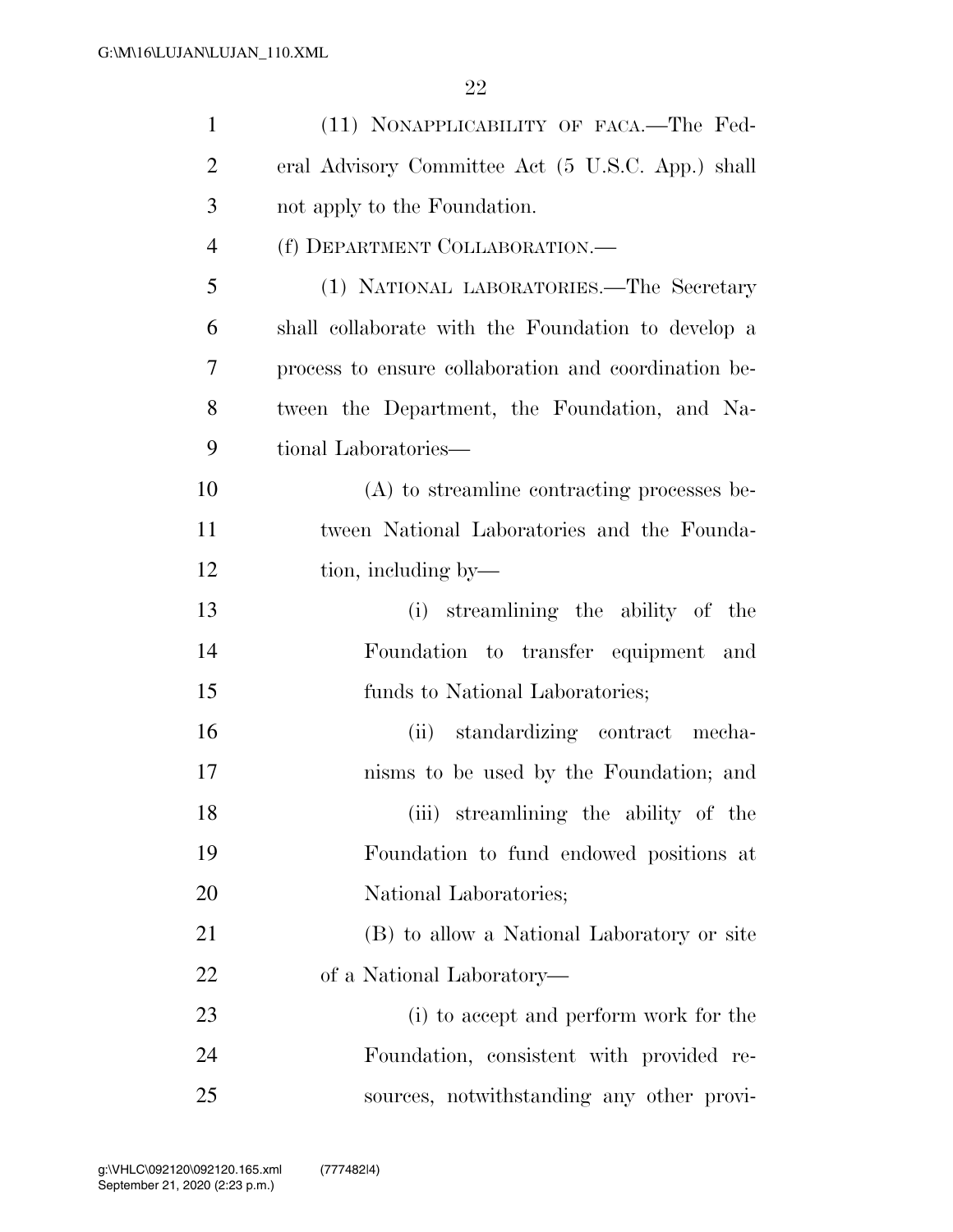| $\mathbf{1}$   | sion of law governing the administration,                     |
|----------------|---------------------------------------------------------------|
| $\overline{2}$ | mission, use, or operations of the National                   |
| 3              | Laboratory or site, as applicable; and                        |
| $\overline{4}$ | (ii) to perform that work on a basis                          |
| 5              | equal to other missions at the National                       |
| 6              | Laboratory; and                                               |
| 7              | (C) to permit the director of any National                    |
| 8              | Laboratory or site of a National Laboratory to                |
| 9              | enter into a cooperative research and develop-                |
| 10             | ment agreement or negotiate a licensing agree-                |
| 11             | ment with the Foundation pursuant to section                  |
| 12             | 12 of the Stevenson-Wydler Technology Innova-                 |
| 13             | tion Act of 1980 (15 U.S.C. 3710a).                           |
| 14             | (2) DEPARTMENT LIAISONS.—The Secretary                        |
| 15             | shall appoint liaisons from across the Department to          |
| 16             | collaborate and coordinate with the Foundation.               |
| 17             | (3) ADMINISTRATION.—The Secretary shall le-                   |
| 18             | verage appropriate arrangements, contracts, and di-           |
| 19             | rectives to carry out the process developed under             |
| 20             | $\frac{1}{2}$ paragraph (1).                                  |
| 21             | (g) NATIONAL SECURITY.—Nothing in this section                |
| 22             | exempts the Foundation from any national security policy      |
| 23             | of the Department.                                            |
| 24             | (h) SUPPORT SERVICES.—The Secretary shall pro-                |
| 25             | vide facilities, utilities, and support services to the Foun- |